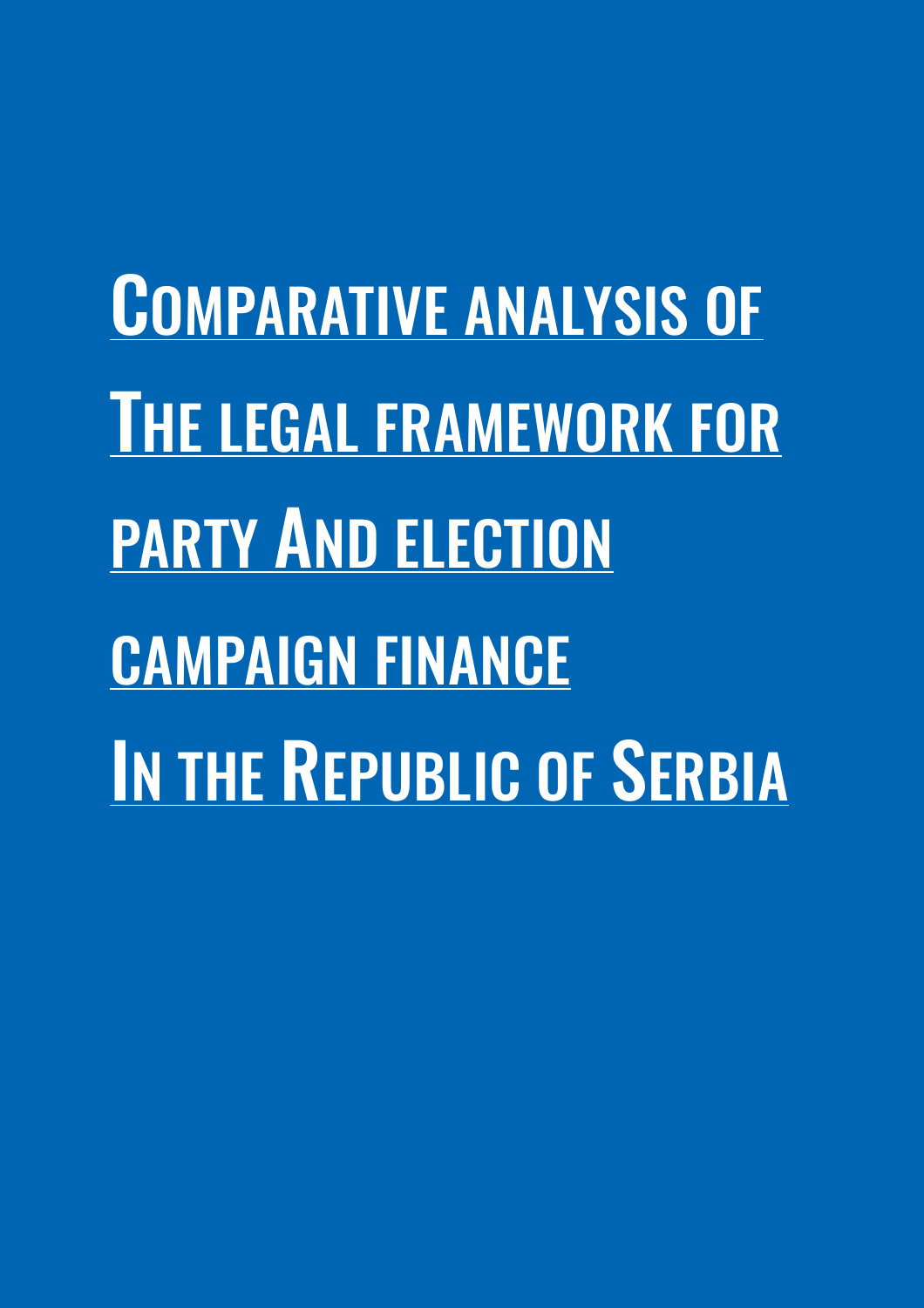

*Transparency International – Česká republika, o.p.s. is part of the international network of Transparency International non-governmental organizations. The mission of the organization is to identify and actively contribute to reducing the level of corruption in the Czech Republic. TI ČR mainly promotes the enforcement of systemic, legislative, and organizational changes that limit room for corruption, both in the public and private sector. Furthermore, it provides legal advisory services to individuals, who encounter corrupt practices, as well as assistance to people reporting corruption (whistleblowers). Finally, it helps to identify corrupt practices and bring attention to cases involving corruption.* 



*Transparency Serbia is non-partisan, non-governmental and non-for profit voluntary organization established with the aim of curbing corruption in Serbia. Transparency Serbia's main goal is to increase transparency in the work of state organs as a way to prevent abuse of public authority for private purposes, through preventive activity - raising public awareness about the dangers and damage that corruption does to society, fostering reforms and proposing concrete recommendations.*

This publication was produced with the financial support of Ministry of Foreign Affairs of the Czech Republic within the Transition Promotion program.



Ministry of Foreign Affairs of the Czech Republic



Comparative Analyses of the Legal Framework for Party and Election Campaign Finance in the Republic of Serbia Author: Nemanja Nenadić Editing: Ondřej Cakl This work is licensed under CC BY-ND 4.0 DE, 2020. Quotation allowed.

Transparency International – Česká republika, o.p.s. www.transparency.cz

Transparentnost Srbija www.transparentnost.org.rs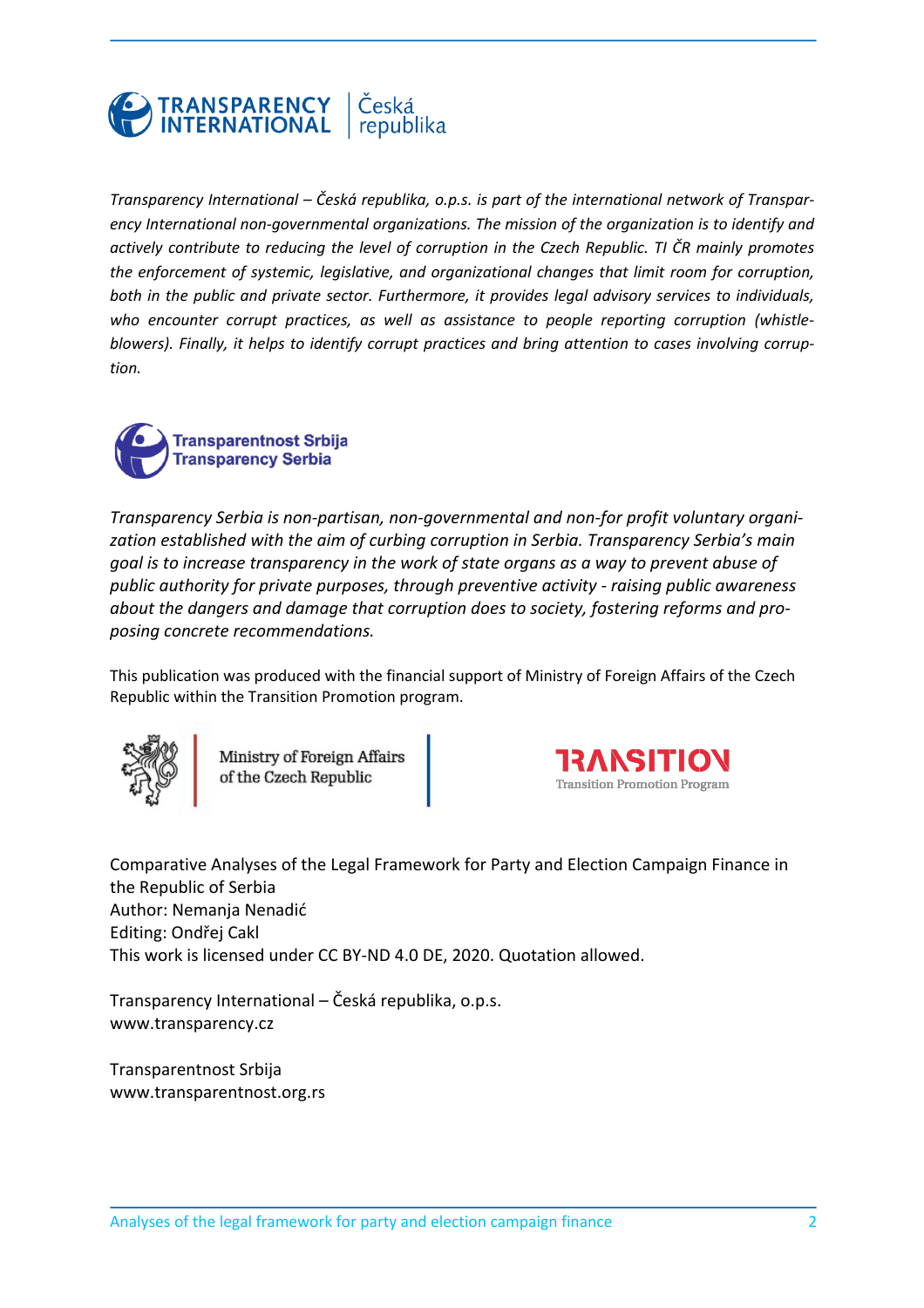#### COMPARATIVE ANALYSIS OF THE LEGAL FRAMEWORK FOR PARTY AND ELECTION CAM-PAIGN FINANCE IN THE REPUBLIC OF SERBIA Nemanja Nenadić

#### **Table of Contents**

| Annex A: Transparency Serbia, Dialogue on elections in 2019 – priority recommendations not addressed in government proposals  17 |  |
|----------------------------------------------------------------------------------------------------------------------------------|--|
|                                                                                                                                  |  |
|                                                                                                                                  |  |
|                                                                                                                                  |  |
|                                                                                                                                  |  |
|                                                                                                                                  |  |
|                                                                                                                                  |  |
|                                                                                                                                  |  |
|                                                                                                                                  |  |
|                                                                                                                                  |  |
|                                                                                                                                  |  |
|                                                                                                                                  |  |
|                                                                                                                                  |  |
|                                                                                                                                  |  |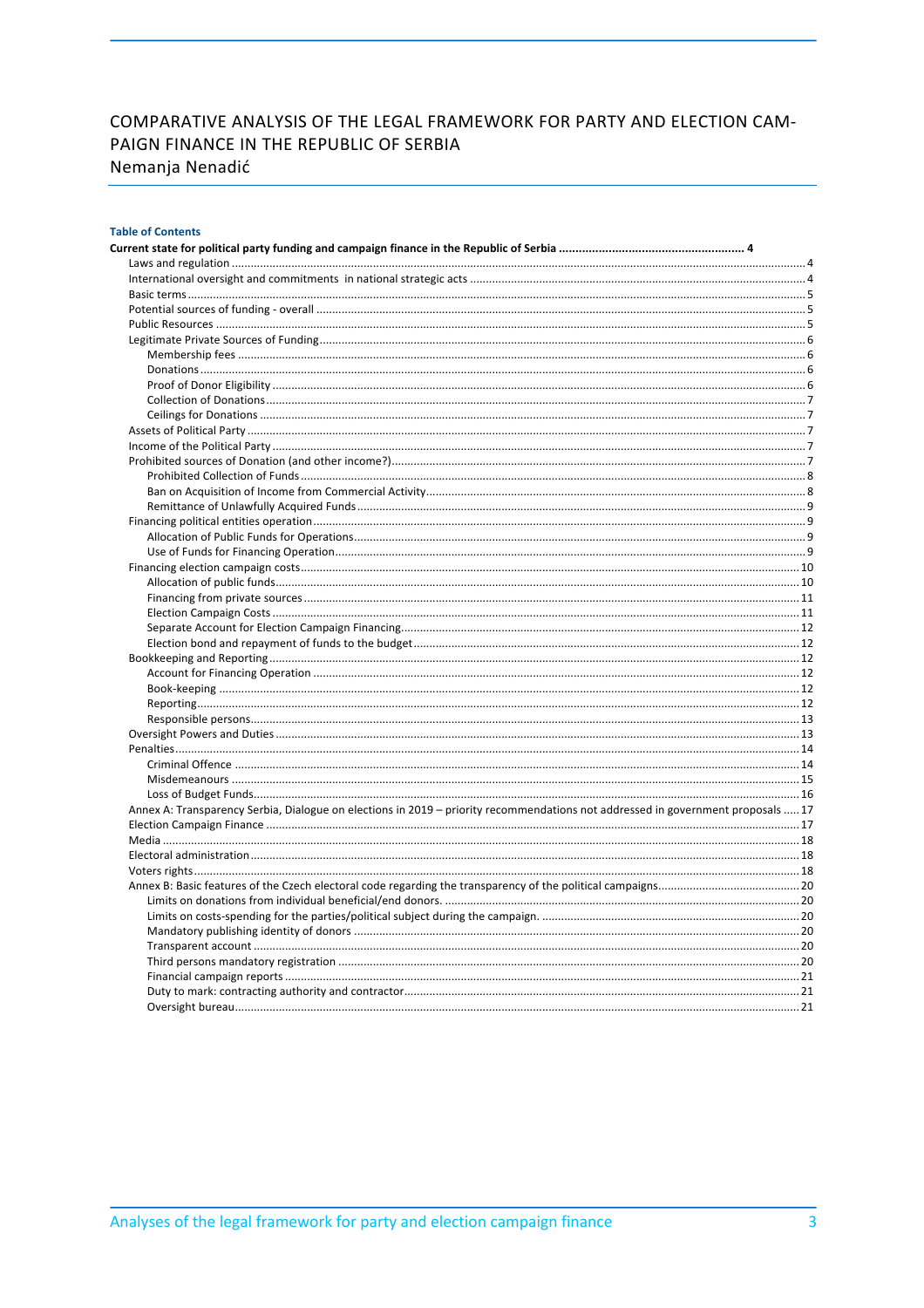# Current state for political party funding and campaign finance in the Republic of Serbia

### Laws and regulation

The issue of political party and campaign financing in Serbia is regulated by several laws and regulation. The most important one in that regards is the Law on Financing Political Activities, adopted in 2011, and amended in 2014 and 2019<sup>1</sup>. For some aspects of party and campaign financing other laws and regulation might be relevant as well, including provisions of Criminal Code, Criminal Procedure Code, Law on Advertising, Law on Media and Public Information, Law on Elections of Peoples' Deputies', Law on Local Elections, Law on Prevention of Corruption, Law on Political Parties, Law on Associations, Law on Business Entities, Law on State Audit Institution and Law on Public Enterprises. Similarly, several by-laws are important to be considered here, in particular Rulebook on Evidences and Reports of Political Subjects, issued by the director of Anti-corruption Agency in 2016<sup>2</sup> and rulebooks and recommendations for broadcasters issued by the Regulatory Body for Electronic Media, in advance of each election campaign (last one adopted in early 2020)<sup>3</sup>.

### International oversight and commitments

### in national strategic acts

Rules in the area of political party financing of Serbia are being periodically reviewed by relevant international organizations. So, the GRECO reviewed it in the context of its third evaluation round in 2010<sup>4</sup>, ODIHR issued a number of recommendations that were not fully addressed after parliamentary elections in 2016 and presidential in 2017<sup>5</sup> and parliamentary in 2020<sup>6</sup>. These rules were also partly considered within the inter-party dialogue 2019/2020 organized in the Serbian parliament with facilitation of European Parliament.<sup>7</sup>

The need to improve significantly rules in various areas of party and campaign financing was clearly recognized in the last National anti-corruption strategy for the period 2013-2018<sup>8</sup>, but it did not happen. Later on, Serbia committed to improve its party and campaign finance regulation within the context of EU negotiation process, in the Action plan for the chapter 23, adopted in 2016.<sup>9</sup> According to the revised Action plan for this chapter, adopted in July 2020, the changes were planned to take place till the end of  $2020^{10}$ , which clearly would not happen.

6 https://www.osce.org/odihr/elections/serbia/466026

<sup>1</sup> ZAKONO FINANSIRANJU POLITIČKIH AKTIVNOSTI ("Sl. glasnik RS", br. 43/2011, 123/2014 i 88/2019)

<sup>2</sup> http://www.acas.rs/wp-content/uploads/2016/01/Pravilnik-o-evidencijama-20161.pdf

<sup>3</sup> Правилник о начину извршавања обавеза јавних медијских сервиса током предизборне кампање ("Сл. гласник РС", бр. 11/2020), and Препорука комерцијалним ПМУ о обезбеђивању заступљености без дискриминације у току предизборне кампање регистрованих политичких странака, коалиција у кандидата

<sup>4</sup> https://rm.coe.int/CoERMPublicCommonSearchServices/DisplayDCTMContent?documentId=09000016806ca35b

<sup>5</sup> http://preugovor.org/upload/document/presidential\_elections\_law\_enforcement\_and\_europea.pdf

<sup>7</sup> http://europa.rs/3rd-inter-party-dialogue-in-the-national-assembly-of-the-republic-of-serbia-on-improving-the-conditions-for-holdingparliamentary-elections/?lang=en

<sup>8</sup> https://www.mpravde.gov.rs/files/THE%20NATIONAL%20ANTI-CORRUPTION%20STRATEGY%20en.doc

<sup>9</sup> https://www.mpravde.gov.rs/files/Action%20plan%20Ch%2023.pdf

<sup>10</sup> https://www.mpravde.gov.rs/files/Revised%20AP23.docx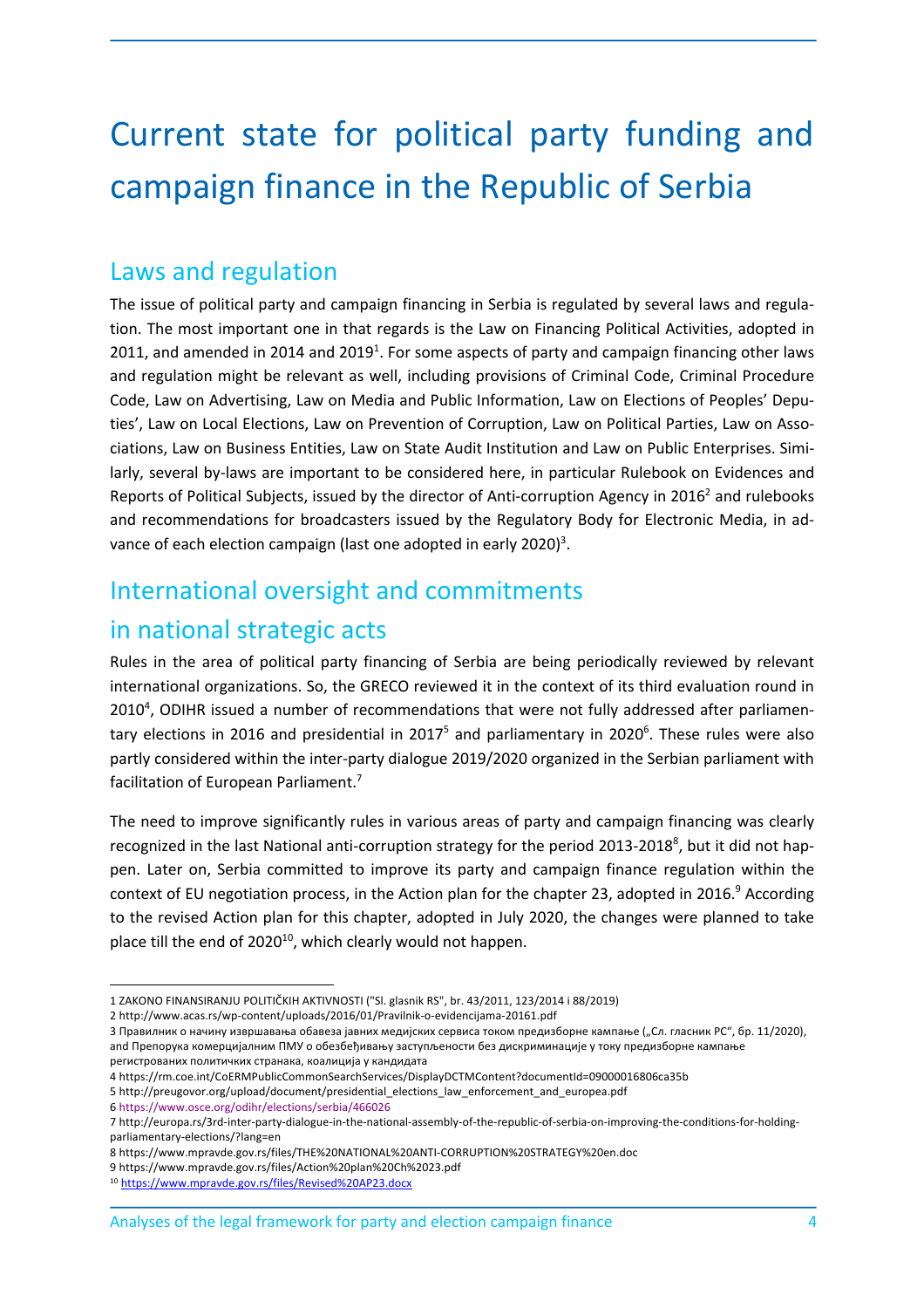### Basic terms

This Law on financing political activities (LFPA) regulates sources and forms of financing, records and control of financing of activities of political parties, coalitions and citizens' group (commonly named "political entities").

Political activity is operation and election campaign of a political entity as submitter of registered electoral list and nominator of candidates for president of the Republic, members of parliament, deputies and local councilors.

According to the electoral laws, the list may be submitted or candidate proposed either by political party, coalition of political parties or "citizens' group".

Political parties are organizations of citizens recorded in the Register of Political Parties with the competent authority. In order to be registered political parties shall collect 10.000 valid and verified signatures of Serbian citizens (the legal request is lower for national minority political parties). Coalitions of political parties are a form of association of political entities for joint participation in elections, which regulate their mutual relations by contract. Citizens' group is a form of association for joint participation in elections, which regulate their mutual relations by contract. In order to participate on elections any political entity have to collect certain number of valid and verified signatures of citizens' support (10.000 for national elections).

Election campaign is defined as the body of activities of political entities commencing on the date of calling of elections and ending on the date of proclamation of the final election results, for the purpose of public presentation of the election participants and their election programs and inviting voters to vote for them, i.e. not to vote for other election participants and which shall include: the work with the voters and members; organization and holding of gatherings; promotion, preparation and disbursement of the promotional materials, brochures, leaflets and publications; political advertising; public opinion research, media, marketing, PR and consultancy services; implementing trainings for party activities, as well as other similar activities; other activities the costs of which are unambiguously in relation to the election campaign.

Operation is the political activity of a political entity other than election campaign.

### Potential sources of funding - overall

Political entities may be financed from public and private sources (LFPA, Article 3), both for financing their operation and costs of election campaign. Furthermore, they may borrow from banks and other financial organization in the Republic of Serbia. Such provision prohibits indirectly borrowing of funds from abroad or borrowing from other legal and natural persons (that is generally acceptable according to other legislation, i.e. the one not specifically related to the political financing.

### Public Resources

Public sources for financing of political activities may comprise either in budget transfers or services granted by the Republic of Serbia, autonomous province and local government, their organs as well as organizations founded by them. In order to be granted, such services and goods have to be offered to all political entities under equal terms. Furthermore, organs of the Republic of Serbia, au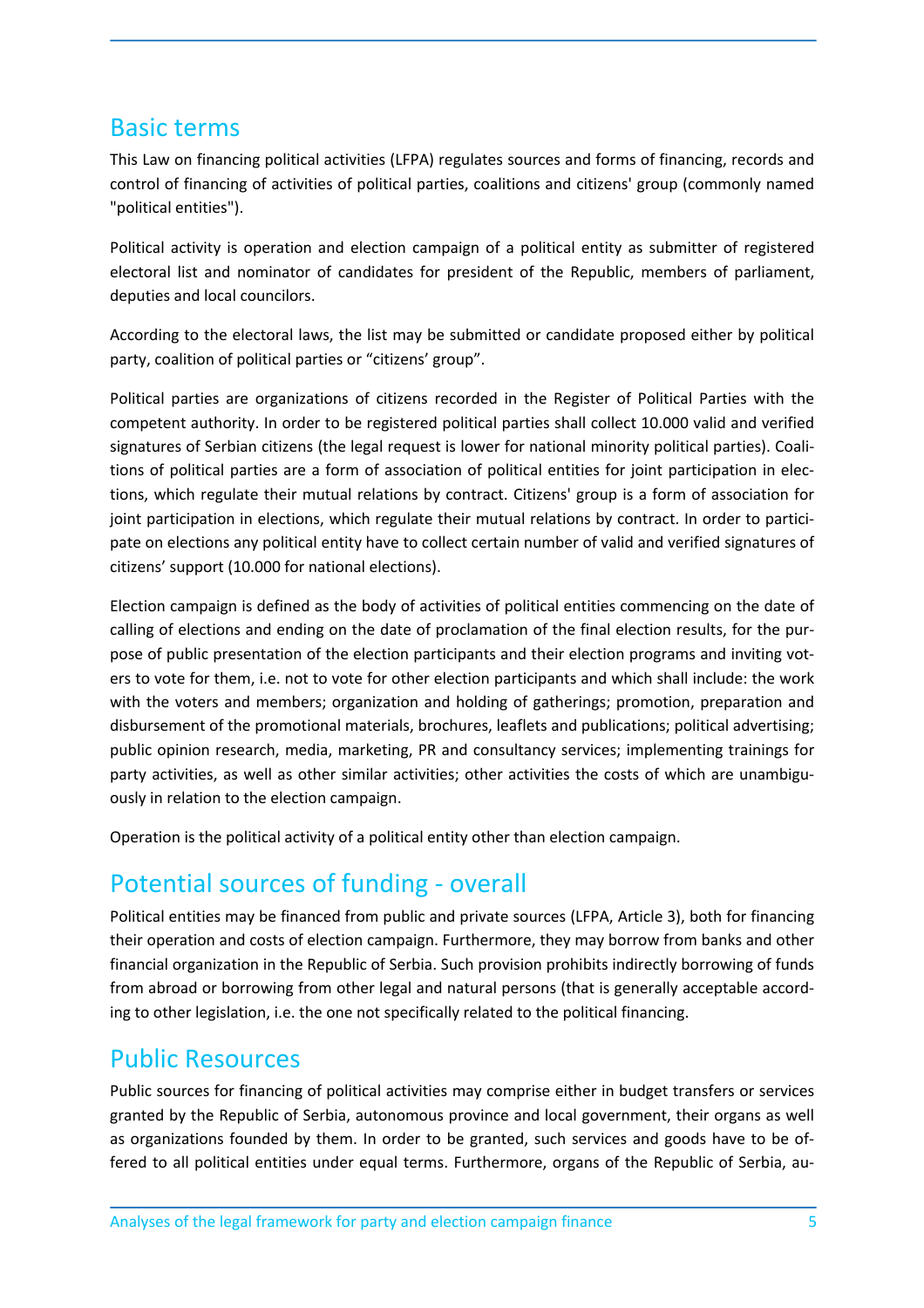tonomous province and local government, as well as other organizations founded by them shall more specifically regulate granting of services and goods through an internal act (LFPA, Article 6). The last requirement is introduced through the latest amendment to the LFPA in 2019, aimed to prevent abuse of public resources for the political financing.

Budget transfers are made from the central budget of Serbia, budget of Vojvodina autonomous province, or some of 170 cities, municipalities and in-city municipalities that function within the territorial system of the Republic of Serbia.

## Legitimate Private Sources of Funding

Private sources of financing political activities comprise membership dues, donations, inheritance, legacy income from property and borrowing from banks and other financial organizations in the Republic of Serbia (LFPA, Article 7). This provision partly contradict Article 3, where borrowing is not considered "income" from either public or private sources, but special type of financing.

#### **Membership fees**

Membership dues are the pecuniary amount paid regularly by a member of a political party in the form and under conditions set forth by the statute or other general act of the political party (LFPA, Article 8). This type of financing is therefore not available for the "citizens groups", because they are not established as "legal persons" and may not therefore have members and membership fees. Even if there is citizens association that would like to take part on elections they may not do this directly, but only by establishing an ad hoc "citizens' group", for the purpose of elections.

A member of a political party is required to effect payment of membership dues only from his/her bank account. Only very small membership dues (not exceeding 1,000 RSD, i.e. 8 EUR) on annual level may be paid in cash or by postal / bank order. When membership dues are paid in cash the authorised officer of a political party is required to issue a receipt, which is signed by the party member. The authorized officer of a political party is required to pay membership dues received in cash into the account of the political party within seven days.

#### **Donations**

Most frequent type of private funding are donations. According to the Article 9 LFPA, a donation is a pecuniary amount, other than membership dues, that a natural person or legal entity voluntarily give to a political entity. It may be also a gift, as well as services provided without compensation or under conditions deviating from market conditions. Similarly, a credit, loan and other services provided by a bank or other financial organizations given under conditions deviating from market conditions, as well as write-off of debt are considered donations.

#### **Proof of Donor Eligibility**

A donor engaged in commercial activity is required, not later than the following day to forward to the political entity a personal statement or attestation from the relevant authority that it has settled all obligations relative to public revenues, as well as a statement that it is not engaged in or has been engaged over the past two years in contracted activities of general interest. A legal entity, as donor, is required to also submit data on its ownership structure. Donor also attests that its donation has not exceeded the donation ceiling.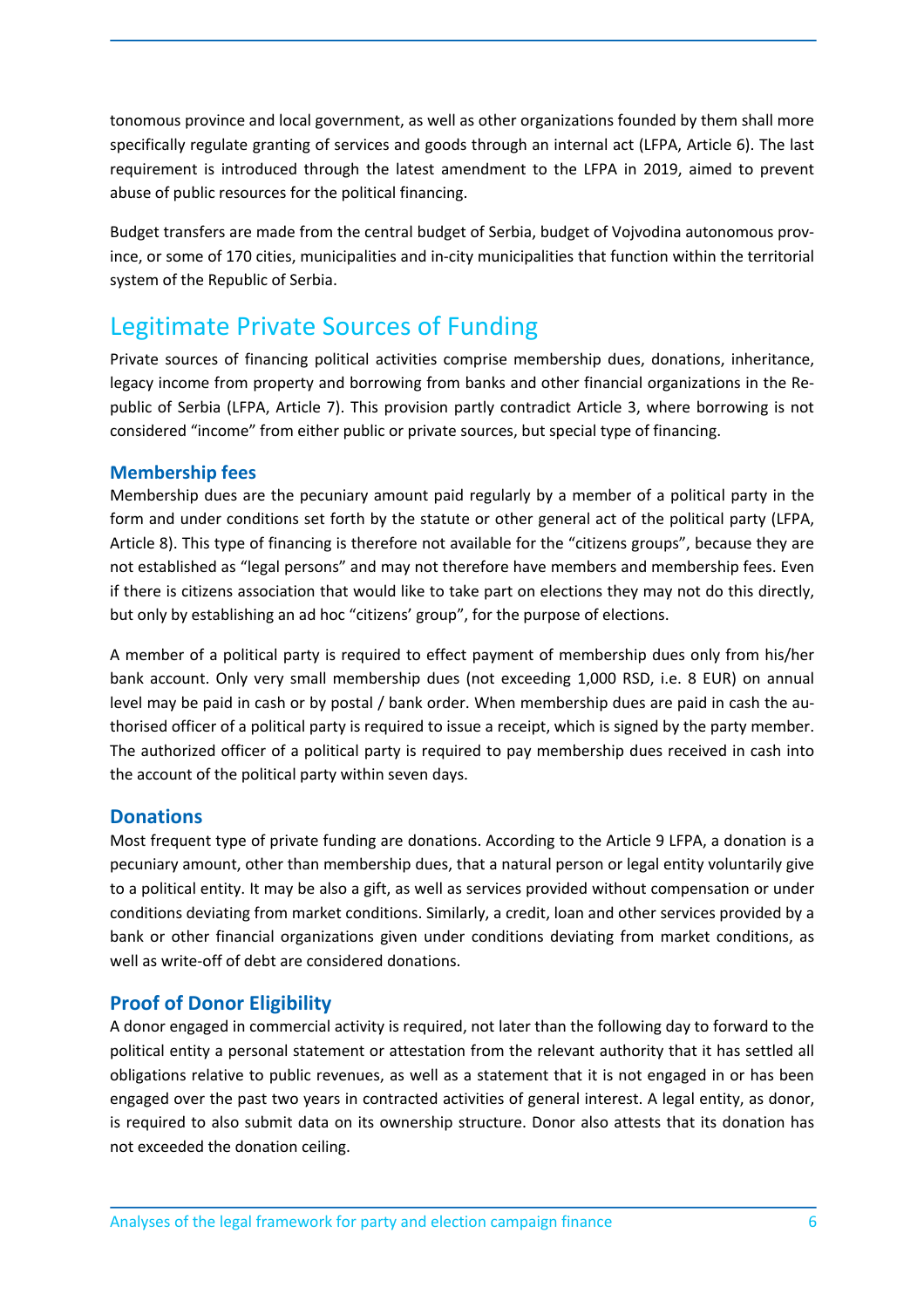#### **Collection of Donations**

Unlike membership fees, pecuniary donation may be accepted only if being paid from the donor's bank account. A political entity is required to record the donation.

Exerting any form of pressure, threat, discrimination or any other form of direct or indirect placement in disadvantageous position of a natural person or legal entity giving a donation to a political entity is prohibited. The Law also contain declarative provision that the government authorities are required to prevent and punish any violence, violation of rights or threat to a natural person or legal entity for giving of a donation to a political entity.

#### **Ceilings for Donations**

Maximum value of donation on at annual level that a natural person may give to political entities for operation shall not exceed 20 average monthly salaries (Article 10, LFPA). When it comes to the legal entities, the ceiling is ten times bigger. The average net salary in Serbia is approximately 500EUR, which means that annual cap of individuals' donations would be around 10.000 EUR, and of corporate donors app. 100.000EUR. Furthermore, political party has to publish any donation exceeding one average net salary on its web-site, within the 8 days deadline.

### Assets of Political Party

Political party may use their real estates and movables for political activity and *other allowed activities of a political party*, in accordance with law (LFPA, Article 11). It is however, not quite clear what other activities would be allowed to the political party, but it most probably includes any other activity that is not forbidden to the legal entities in general (e.g. renting of premises, selling of goods). The law says that political party acquires property "through purchase, inheritance and legacy". This provision contradicts to the other that include possibility for the party to obtain property as a gift (donation) as well.

There is specific restriction that relates to the immovable property purchased from the public funds that party received. Such property may be solely used for carrying out their political activities, i.e. not for commercial renting. Before novelties in 2014, the restriction was much harsher, as there was complete prohibition to purchase real estates by using budget subsidies to the political party.

### Income of the Political Party

"Income from property" is the income realized by a political party from sale of real estates and goods, lease of real property and interest on deposits with banks and other financial organizations in the Republic of Serbia. Indirectly, it means that political parties are banned from having other types of income, such as the one from deposits in the foreign banks, or from their investments in the financial and other markets.

### Prohibited sources of Donation (and other income?)

LFPA in Article 12 provides for an extensive list of prohibited income sources. It is forbidden to finance a political entity by foreign states, foreign natural persons and legal entities, except international political associations that provide technical and other non-pecuniary type of assistance. Serbian citizens with dual citizenships are considered nationals. Companies owned by foreigners, but reg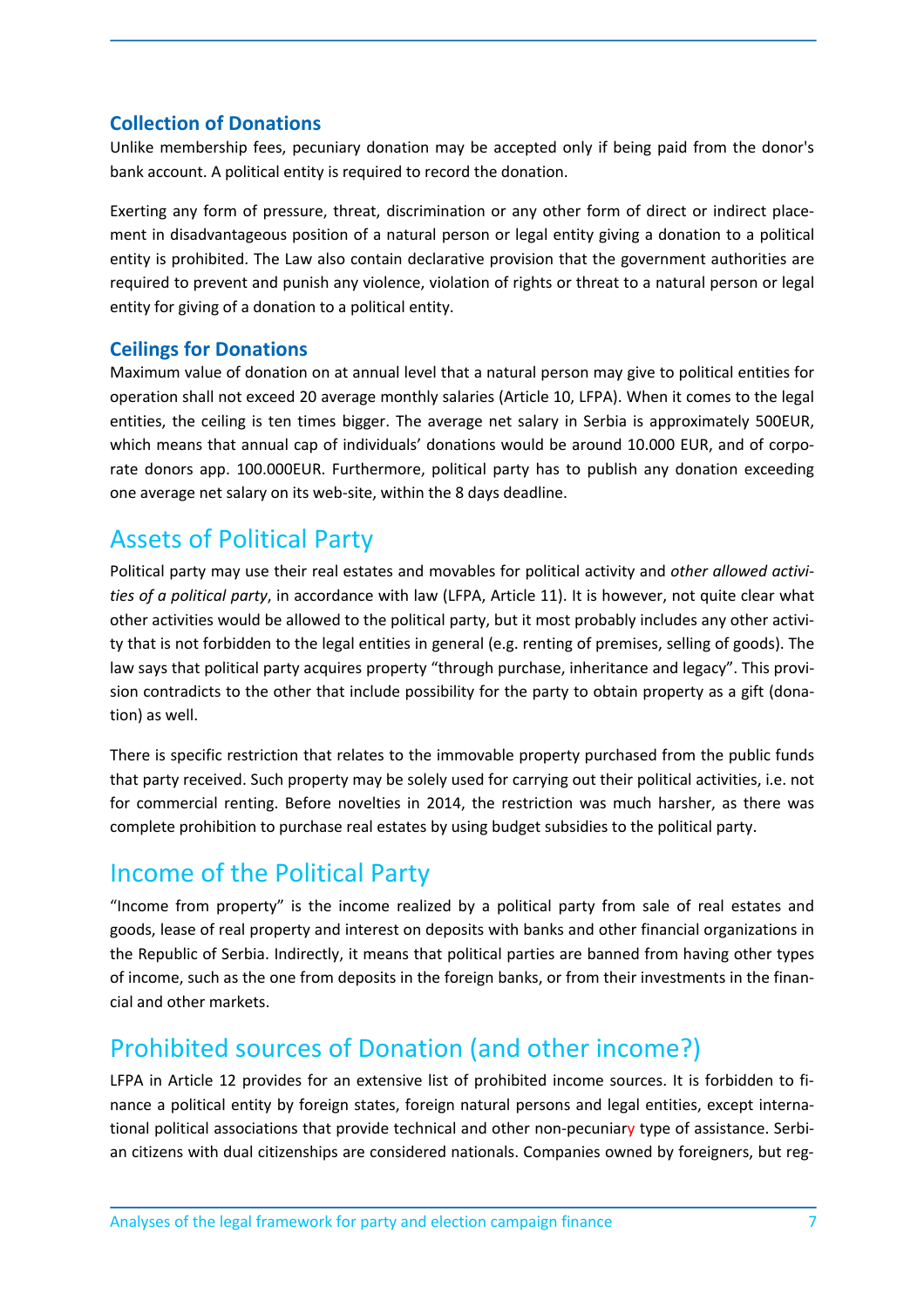istered in the Republic of Serbia are considered national and are allowed to finance political entities, while companies owned by Serbian citizens registered abroad are not.

Financing from anonymous donors is strictly forbidden (it was allowed to certain extent before 2003).

Any type of financing from public institutions, public enterprises, companies and entrepreneurs engaged in services of general interest, institutions and companies with state capital share, other organizations discharging administrative authority is forbidden as well. As previously explained, some types of free of charge services would be allowed. When it comes to the companies and entrepreneurs engaged in services of general interest, the ban is related to those performing certain type of activities, such are providing of communal services, mostly in the areas such are garbage collection and local public transportation. Such ban exists throughout the validity of such contract and for a period of two years subsequent to termination of contractual relations.

On the other hand, there is no ban for financing from business entities that implement public procurement contracts, nor from those receiving government support (e.g. state aid).

Another type of not eligible donors are trade unions, associations and other non-profit organizations and churches and religious communities. This prohibition is particularly relevant when citizens groups are also connected with already establish NGOs, which is often the case or when associations are part of coalitions participating on elections along with political parties (which happens, although is not in accordance with general election rules). Financing of a political entity by an endowment or foundation is also prohibited.

Then, it is prohibited for political entities to be financed from firms involved in gaming industry, importers, exporters and manufacturers of excise goods. Regardless of there are of work, legal entities and entrepreneurs may not finance political parties and campaigns if they have due and unsettled public revenue obligations.

Acquisition of shares or stock in a legal entity by a political entity is prohibited as well.

While it is clear that parties may not receive any donation from all sources mentioned above, it is not quite clear whether they would be allowed to obtain other types of financing from such legal and natural entities (e.g. from renting of real estates).

#### **Prohibited Collection of Funds**

Article 13 of LFPA prohibits exerting any form of pressure on legal entities and natural persons in collecting donations for a political entity, as well as promising or inferring any privilege or personal benefit to donor of a political entity. The same case is with giving a donation to a political entity through a third party and concealing identity of donor or amount of donation.

#### **Ban on Acquisition of Income from Commercial Activity**

A political entity may not realize income from promotional, and/or commercial activity, reads Article 14. This ban is not fully elaborated, so it is unclear what activities would be covered and is partly in the conflict with other provisions of the Law. For example, it is clear that political party may lease their real estates and sell some of goods they possess.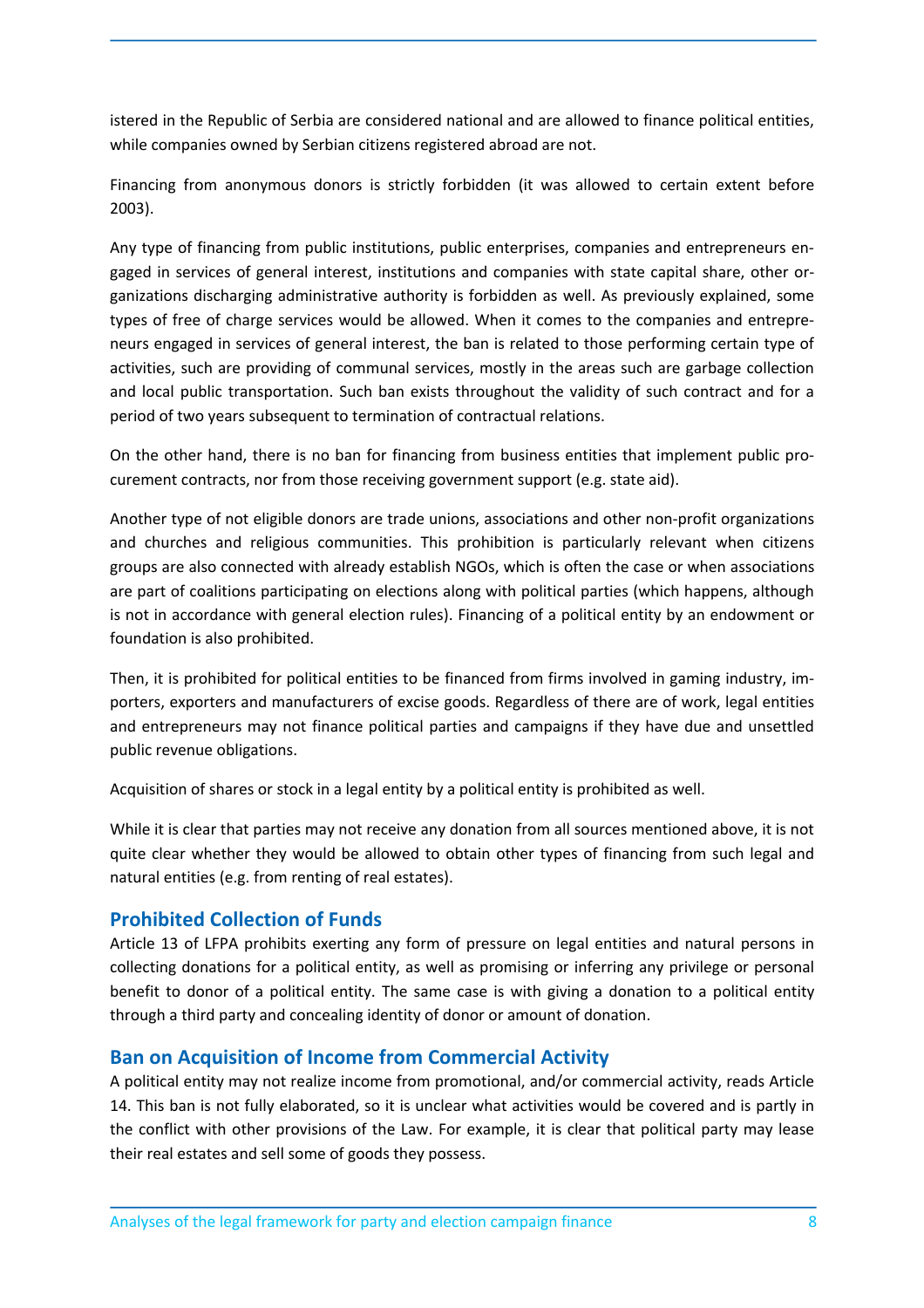#### **Remittance of Unlawfully Acquired Funds**

If they obtain some funds that is not lawful, political entities are obliged to transfer or return such funds to the state budget within the 15 days from the day of receiving, according to the Article 15. The law defines when such funds should be paid to the payee and when to the state budget.

### Financing political entities operation

The Law provides how much funds from public sources are intended to **finance the work of the political entities' non-electoral operations, based on the number of their representatives** – elected MPs in national parliament, deputies in Vojvodina parliament and councillors in local assemblies. That amount is set at the level of 0.105% (Article 16) of the **tax revenues** of relevant budget. Before 2014 novelties in the law, the percentage was higher (0.15%) and it was calculated against overall budget, which is in some instances significantly higher than tax revenues. High budget subsidies for political parties are introduced with the previous Law on Financing of Political Parties, in 2003. Furthermore, the Law regulates allocation of funds from public sources, the use of the former for financing operation, and rules about the account/s owned by a political party or a coalition and/or citizens' group.

#### **Allocation of Public Funds for Operations**

The above-mentioned funds are allocated to political entities winning seats in representative bodies in proportion to the number of votes. Serbia implements system of proportional representation on all levels of the government. The recipient of the funds are **submitters of electoral lists**, and not individual parties whose representatives entered the parliament. However, funds from public sources granted to a political entity which participate in elections as a coalition are divided pursuant to coalition agreement.

Even **in case when some MP leaves the party after elections, the recipient of funds stays the same**, which was highly relevant in many instances in the past, and in particular in the period 2008-2012, when the most influential opposition party did not receive any budget fund, as it was established by MPs that defected from the party they belonged to before.

The system for allocation is a bit complicated, as there is a mechanism in favor of smaller ones. Namely, the basis for calculation is the number of valid votes for the list, but all votes up to 5% of total are calculated with a quotient of 1.5 (LFPA, Article 17).

The ministry in charge of financial affairs and/or the relevant autonomous province authority or the local government authority, transfers the proportionate portion of funds to political entities before the 10th of every month, for the preceding month.

#### **Use of Funds for Financing Operation**

Article 19 of LFPA lists what the funds for financing operation are used for. In addition to functioning, the funds serve for a propagation of the idea of a political entity and presume, among other things, work with the electorate and membership, transportation costs, gatherings, promotional costs, advertising material and publications, public opinion polls, training, salaries, costs of utilities service, etc.

Funds shall also be used for covering costs of election campaigns, in accordance with this Law. Before 2014 novelties, there was a ban to use funds received from the budget for daily operations of politi-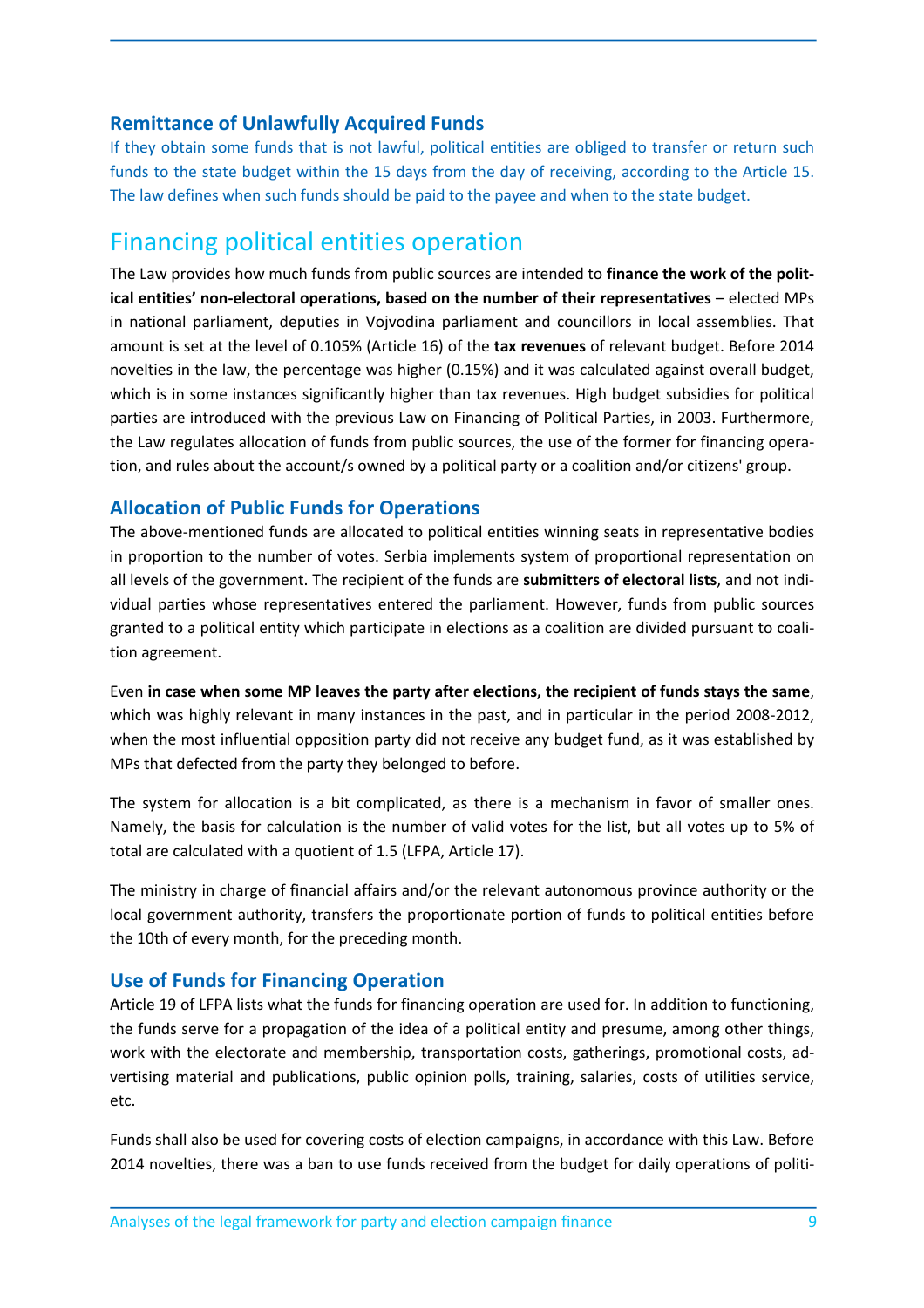cal parties for financing the election campaign. That was logical ban in order to achieve purpose of this type of state funding, although it was always problematic when it comes to the oversight, because the income from both public and private sources is mixed on the party accounts.

A political entity is required to use funds received from public sources in the amount not less than 5% of aggregate funds received for operation at annual level for professional upgrading and training, acquiring practical skills, international cooperation and work with the membership.

These provisions proofed not to be sufficiently clear in practice. Namely, the list is formulated as a legal enumeration. However, some of the listed activities are defined rather vaguely. In practice, the most problematic was use of party funds for performing some type of humanitarian (charity) activities.

### Financing election campaign costs

Funds from public sources for covering election campaign and funds from private sources are defined in the Law, as well as their allocation. Specific permitted and prohibited activities are provided as election campaign costs.

When it comes to funds from **public sources, they are allocated in the year of regular elections in the amount of 0.07% of the state/province/local government budgetary tax revenues for the budget year** (Article 20). In case of early elections, the respective authorities are required to provide those funds. Novelties of 2014 affected similarly the amount of funds distributed for the election campaign from various budgets. The percentage was 0.1% and it was calculated against total budget.

Funds for election campaign from public sources are allocated by the Ministry of Finance or the relevant authority of autonomous province or local government.

#### **Allocation of public funds**

Public funds in the **amount of 20% are allocated in equal amounts to political entities** which, when submitting election lists, later proclaimed, declared to use the funds from public sources to cover election campaign costs. Precondition for such allocation is depositing the **election bond**. If the political entity fails to give election bond within 3 days from the date of proclaiming all election lists or final list of candidates, the portion of funds allocated to the rest of election participants. The main problem with this type of allocation is the fact that available funds for the election campaign is not determined in accordance with the estimation of minimal needs to ensure presentation of election programs to the voters, but are calculated against overall budget. Furthermore, **when the competition on elections is higher and therefore need to invest funds, the money that parties receive would be smaller**. The problem is particularly visible on local level whose budgets are rather small. When several elections are held at the same time, parties competing on local level only are significantly hampered financially in comparison with those competing on national elections as well.

These funds shall be paid within five days from the date of proclaiming of election lists, which is only few days before the election date. It effectively means that election participants should originally collect funds from other sources in order to run the campaign.

The **remaining portion of 80% is allocated to submitters of election lists pro rata to the number of won seats**, within five days from the date of proclaiming of election results, regardless of whether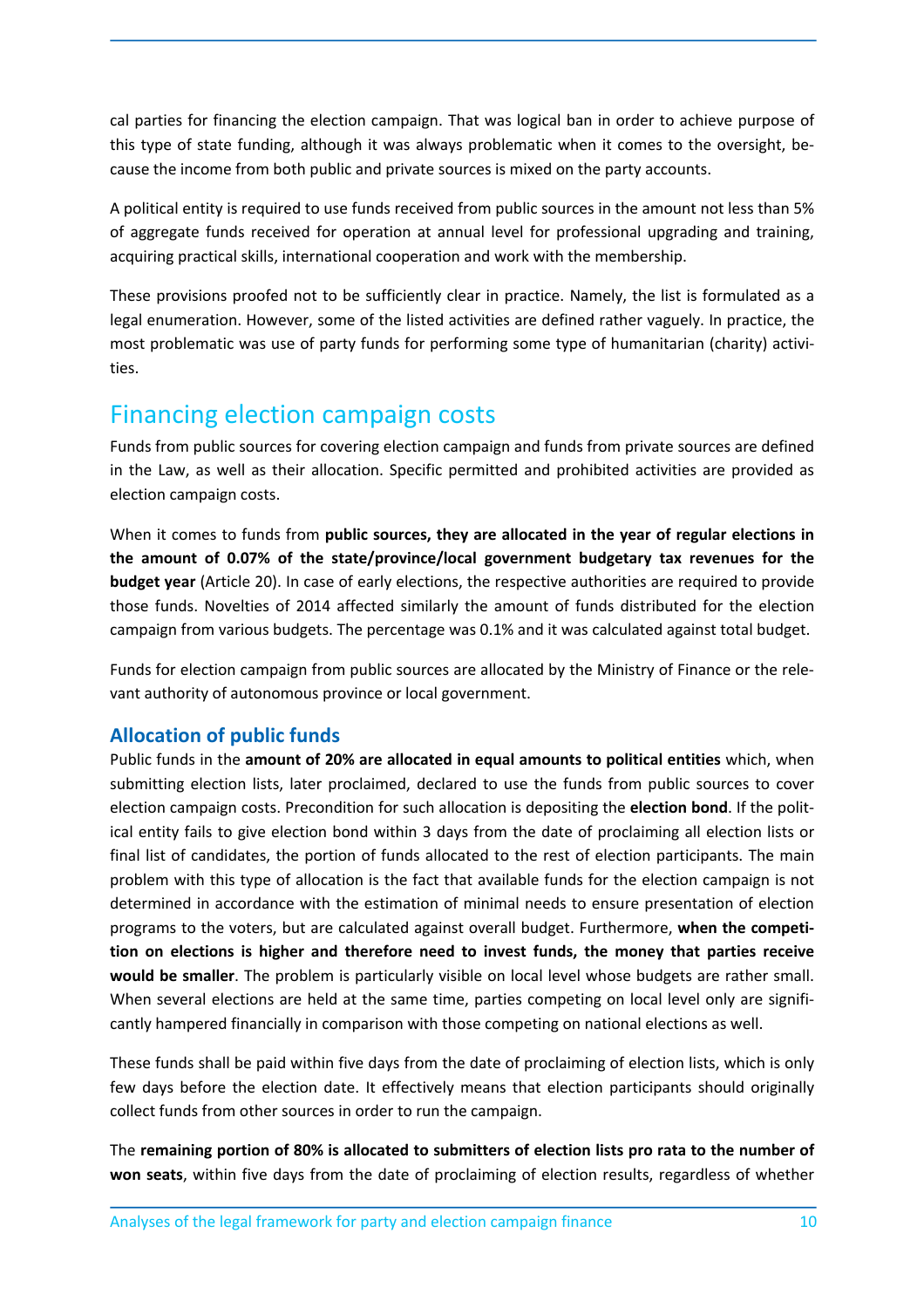the funds from public sources were used to cover election campaign costs (Article 21). This system of funds distribution creates many open questions in the practice. Namely, it is usual that political entities design the scope of their campaign based on electoral success expectations and prognosis. In most of instances, they do not have other funds on their disposal while the campaign in still ongoing, but leave all costs to be paid once they receive second instalment of budget subsidies, whose value is unknown during the campaign. In case of the failure on elections, such parties usually have significant debts, and it is unknown from their financial reports how and when such debts will be paid.

In case of elections held according to majority system (presidential), 50% of funds are allocated in equal amounts to proponents of candidates who also declared to use public funds to cover election campaign costs. The remaining half of funds is allocated to the proponent of the winning candidate within five days from the date of proclaiming election results. In case of runoffs for elections, the remaining portion is allocated in equal amounts to proponents of candidates participating in election runoff, under the same conditions. This system is improved as previous legislation, before 2011, granted 20% to all proponents and 80% to the winning candidates' proponent. However, the distribution of as much as 50% of funds equally stimulates appearance of candidates that compete for budget funds rather than for the electoral success.

#### **Financing from private sources**

A political **entity is allowed to raise funds from private sources** for election campaign costs. According to LFPA Article 22, natural persons and legal entities may give donations in a single calendar year in which election are held, in addition to donations for operation, also for election campaign costs up to maximum stipulated amount at annual level. Limits are the same as for the donations for operational costs.

#### **Election Campaign Costs**

Costs of all activities deemed to be the election campaign by the LFPA, are election campaign costs and have to be reported.

When it comes to the prohibited and allowed sources of income the same rules apply as for the financing of operations. It is explicitly prohibited since 2019 (although it was generally not acceptable according to other laws even before), to use resources that the candidates at elections and election lists, as well as the public officials, state officials, and officials of the autonomous province and the local self-government unit or the directly elected persons, have at disposal for the need of discharging their official duties.

The 2019. novelties also include explicit prohibition to use the official premises, vehicles, websites and inventory of the state, provincial and local authorities, public institutions and public enterprises, except for the public officials using public resources for the purpose of personal safety protection, in case such use of the public resources has been defined by the regulations from such area or by virtue of the decision of the services ensuring safety of officials.

Using of premises and services of public authorities in other instances would be legitimate only if such premises and services are available, under equal conditions to all political entities, based on the publicly available decision of such authorities and organizations and under the condition that they can ensure the use of the premises and services during the election campaign, to each and every political entity having expressed timely interest thereof.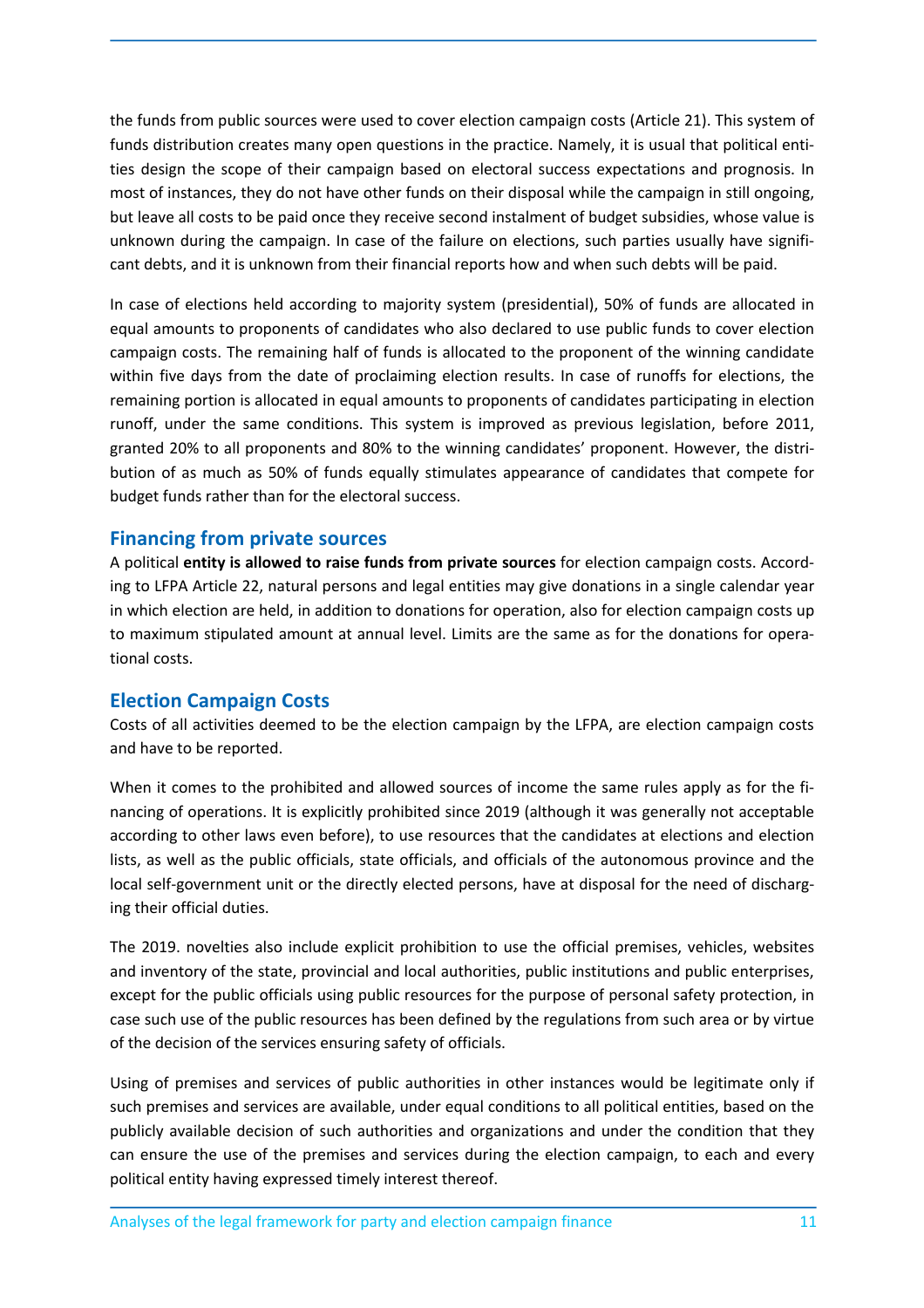#### **Separate Account for Election Campaign Financing**

One of most important rules is the one making mandatory for election participants to **raise all funds for the election campaign and to pay all costs from the separate bank account that may not be used for other purposes** (LFPA, Article 24). Opening of the account for a coalition and/or group of citizens is regulated by the agreement on establishing such political entities.

#### **Election bond and repayment of funds to the budget**

Election bond, regulated in the article 25 may comprise of depositing cash, bank guarantee, government bonds or placing a mortgage covering the amount of bond on real property. The election bond is returned to the political entity if winning at elections a minimum of 1% of valid ballots and/or minimum 0.2% of valid ballots if the political entity is representing interests of a national minority.

A political entity failing to win this number of votes is required to return the funds to the budget within 30 days from the date of proclaiming final election results, otherwise the government collect funds from the election bond.

If budget funds were not fully used for the campaign costs, political entity has to return them to the budget before submission of the report (LFPA, Article 30), no matter of electoral success.

# Bookkeeping and Reporting

#### **Account for Financing Operation**

The **Law allows a political party to have several accounts but only with the same tax identification number**, as well as a foreign currency account, through which it transacts all funds earmarked for financing operation. Coalition and/or citizens' group define accounts used for transaction of all funds earmarked for financing operation by the agreement establishing such political entities.

#### **Book-keeping**

All registered political parties and other political entities that are represented in parliaments should keep bookkeeping records of all revenues and expenditures. Bookkeeping is done by origin, amount and structure of revenues and expenditures. Political entities implement both general accounting regulation and the one specific for this type of entities. They also have to keep separate records of donations, gifts and services extended without compensation, and/or under conditions deviating from market conditions and records of property.

#### **Reporting**

There are two types of reports. According to the article 28, all registered parties and other political entities represented in parliaments have to submit an annual financial report to the **Anti-corruption Agency**, along with a report on donations and assets. These documents should be followed with the opinion of a certified auditor. Deadline is April 15<sup>th</sup> (for the preceding year). Political entities should publish these reports on their websites, while Agency publish all of them.

Report on election campaign costs has to be submitted within 30 days from the date of publication of final election results. The report covers costs for the period from the date of calling of elections until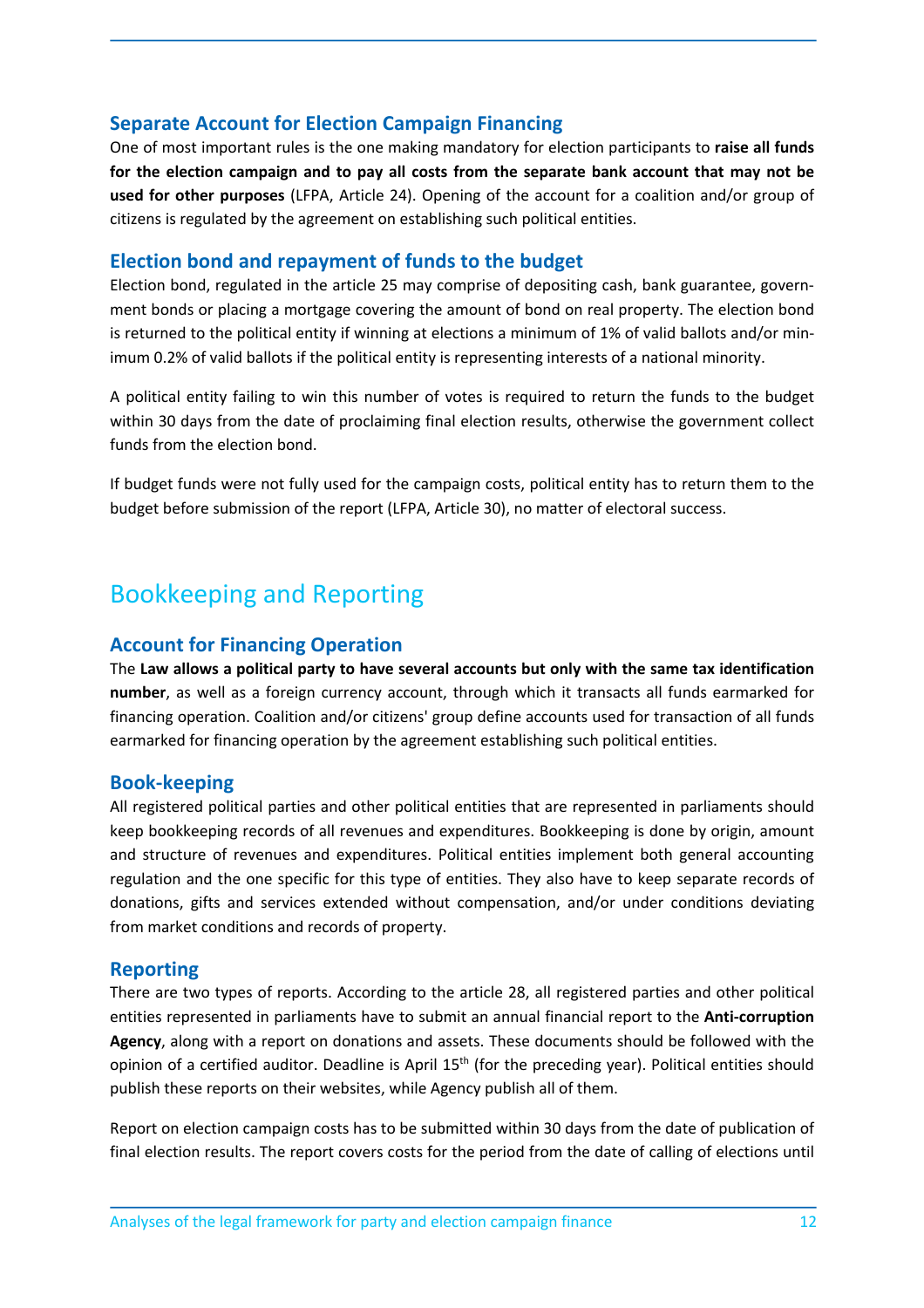the date of publishing final election results. Agency is publishing these reports, while there is no similar duty for the political entity itself.

The content of both reports is regulated through the by-law. Agency established software for reporting, that was upgraded for the last elections (2020). However, the reports are still not published in user friendly format and information is not machine readable. Even if the reports are quite extensive and detailed, there are many weaknesses as well. For example, some important information are not listed separately (e.g. social network advertisement), and in some instances reporting format does not allow to enter multiply information on service providers even if parties would like to disclose them. When it comes to the annual financial statements, the reporting form cover both costs of ordinary activities and election campaign organized during the same year, so it is sometimes hard for distinguish between them.

#### **Responsible persons**

The law stipulates (article 31), that each political party has to define the manner of conducting internal control of financial affairs and the right of the membership and/or voters supporting an election list to be informed of revenues and expenditures of a political entity.

Furthermore, a political party's statute, or contract establishing a political entity, must provide for appointment of the person responsible for financial affairs, reporting and keeping of books, who is authorized to contact the Agency.

That person signs all reports and is responsible for keeping of records regarding financing of the political entity. At the request from the Agency the authorized person is required to forward bookkeeping data for inspection also during the fiscal year.

### Oversight Powers and Duties

The Agency has the right of direct and free access to bookkeeping records and documentation and financial reports of a political entity (LFPA, Article 32). Agency may also hire competent experts and institutions in that regards. Similarly, Agency may access records and documents endowments and foundations founded by a political party.

Aside from direct access Agency may request from political entity submission of all documents and information necessary to the Agency to carry out oversight.

Public authorities, but also banks, and natural persons and legal entities financing political entities performing for and/or on their behalf particular services have to forward to the Agency at its request and within the deadline defined by the Agency all data required (up to three days during the election campaign). This obligation supersedes any other restriction or limitation that may appear in any other regulation (such as bank secrecy).

Agency is entitled (LFPA, Article 33) to the separate budget funds aimed to perform control of election campaign funding, that is decided as a portion of funds distributed from the budget to the political parties (at least 1% of funds distributed for national elections). However, in practice, Agency does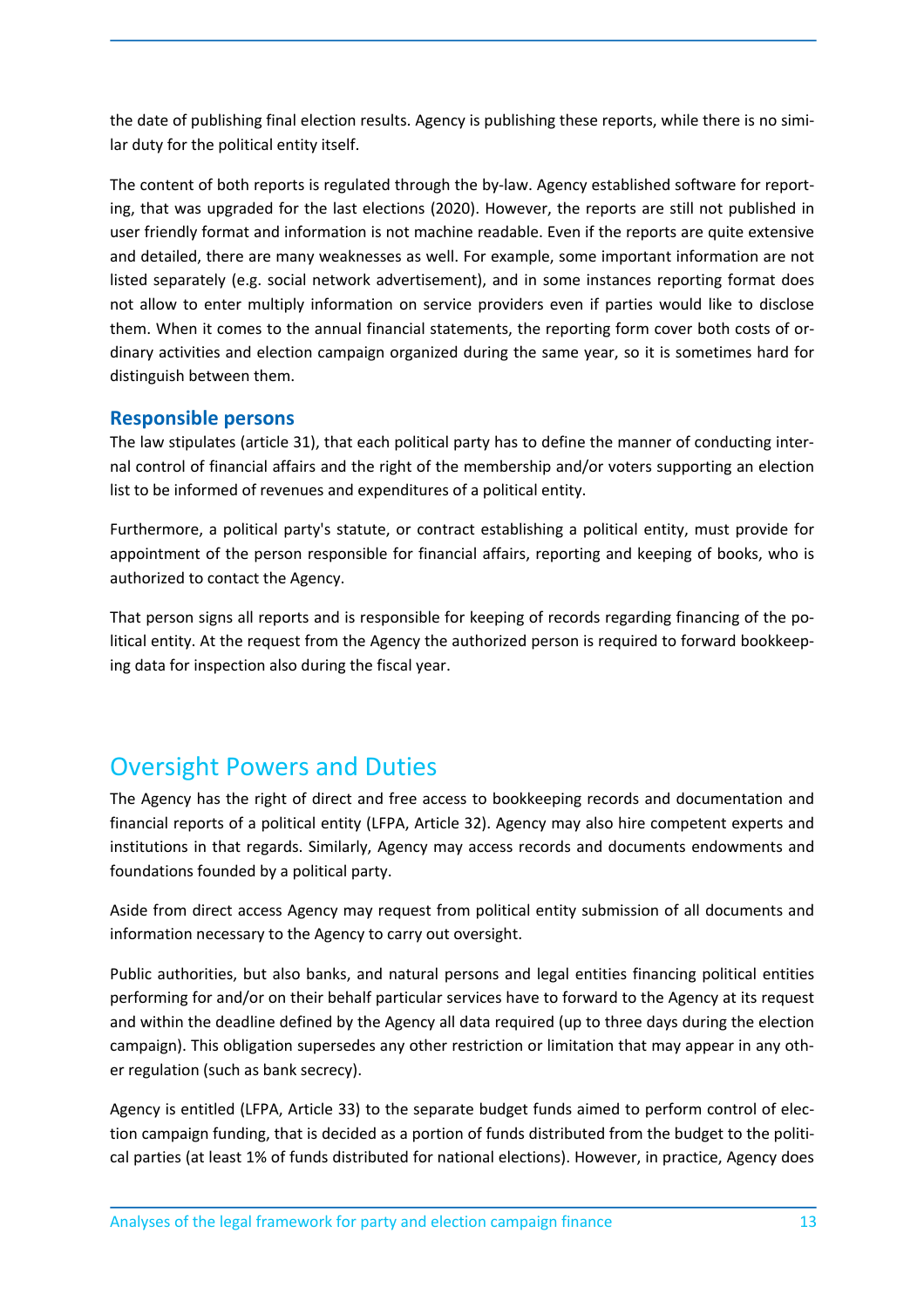not submit request to the Ministry of Finance for all funds they are entitled to according to the law. Furthermore, in practice, Agency is using these funds only for the monitoring of campaign costs during the campaign, and not for hiring of experts once the verification of campaign finance reports is on agenda.

The Law provides for possible involvement of State Audit Institution in this process (LFPA, Article 34) Namely, Agency may, after conducting control of financial reports of a political entity, forward a request to the State Audit Institution to audit these reports, in accordance with the law governing competencies of the State Audit Institution. On the other hand, the Law on SAI does not provide for the audit of political parties' reports as a mandatory part of their audit plan. According to the same law, it is SAI who is fully independent in deciding which audits will be conducted, and there is no possibility for the Agency to influence SAI decision.

Agency runs proceedings to establish violation of LFPA and to pronounce measures set in this law ex officio (LFPA, Article 35). However, Agency may act also on basis of someone's complaint.

During the campaign, when Agency receive complaint, they have to notify the political entity against which proceedings have been launched within 24 hours. The Agency may summon the authorized person of the political entity as well as the complaint submitter to obtain further information. The Agency has to pass a decision deciding on whether or not a violation of this Law in the course of the election campaign has occurred within the next five days period and to publish this decision on its website within 24 hours.

This provision is most useful novelty of 2019 amendments to the Law. Previously, there was no deadline for Agency to investigate reported wrongdoing. Even now, there is no deadline for the Agency to investigate reported wrongdoing out of campaign period, not to conduct their ex officio controls.

When identify wrongdoing that may be corrected, Agency issues a warning measure to a political entity. If the political entity fails to act upon the measure before the deadline specified in the Agency's decision expires, the Agency shall initiate misdemeanor proceedings. However, there are various possible interpretations on what may be corrected. For example, during the June 2020 election campaign, Agency issued several warning measures to the political parties that abused public resources when preparing their promotional campaign adds. Warning measure served well to prevent further broadcasting of such adds. However, the wrongdoing was already accomplished and there was also ground for other types of liability on that basis.

### **Penalties**

#### **Criminal Offence**

The Law, in Article 38 provides for the criminal offence for some types of wrongdoing. Interestingly, the criminal offence has no title, which is an unique example in Serbian legal practice. Furthermore, it is uncommon for criminal offences to be regulated in other laws, and not in the Criminal Code.

There are at least two different criminal offences within this one. First, whoever gives, and/or provides for and on behalf of the political entity, funds for financing of the political entity contrary to the provisions of LFPA with intent to conceal the source of financing or amount of collected funds of the political entity, shall be punished with imprisonment from three months to three years. If the offence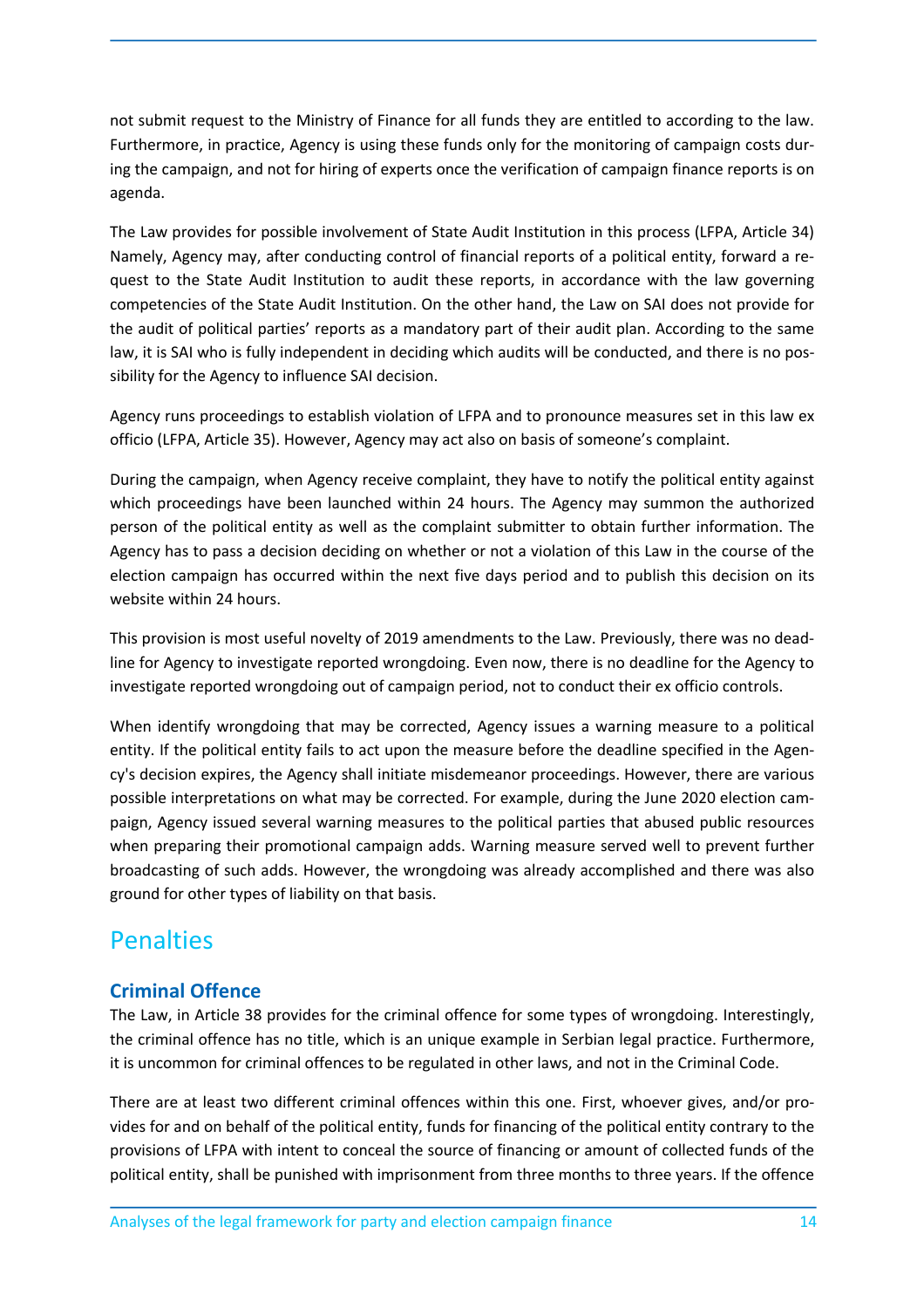involved giving or receiving more than one million and five hundred thousand dinars, the imprisonment may be between six months and five years. Illegal funds shall be confiscated.

Second type of illegal action performs the one who commits violence or threatens violence, places in disadvantageous position or denies a right or interest based on law to a natural person or legal entity based on giving donation to a political entity. Such crime may be punished by imprisonment of three months to three years.

Transparency Serbia proposed amendments to this article soon after the law was adopted. As elaborated $^{11}$  in these proposals, the amendments and formulation of two criminal offences are necessary to include this offense in the Criminal Code and to correct existing problematic provisions.

Current provision sanctions any person who, in the name and for the account of the political entity, obtains funds for financing political entity, contrary to the provisions of the law and in order to disguise the source of funding or the amount of funds collected for the political entity. The disadvantage of this legislative solution is that the precisely defined intention is stipulated as a condition of criminal responsibility. The intention that can be expected to exist in illegal allocation of benefits is in fact quite different from the one that is incriminated - in case of donors, it is to exercise some influence on decision-making by means of a political entity to whom they give a contribution, and in case of a political entity, it is to raise the funds needed to carry out his activities. In both cases, the concealment of the source and amount of funding is just a way or means to obtain donations (e.g. because a certain person is not allowed to make contributions according to the Law or because he may not give more than the legal limit).

Another type of criminal activity currently prescribes sanction for the person that commits violence or threatens with violence, put at a disadvantage or denies a right and legitimate interest to a person or a legal body and due to the fact that he contributed to a political entity. This solution is flawed because it stipulates the punishment of only those persons who discriminate or threaten the suppliers of benefits. However, the same situation may apply to any person who did not give favor to a political entity, but there is only a conviction about it by the perpetrator of the crime. Also, the providers of services to political entities may be endangered the same as the providers of donations.

#### **Misdemeanours**

A political party shall be fined from 200,000 to 2,000,000 RSD (app. 1.700 to 17.000 EUR) for a 19 type of misdemeanours listed in the article 39. However, some of prohibited actions of political parties are omitted. Furthermore, there is no such liability when it comes to the "citizens' group", but only political parties as only one type of political entities. There is another fine, for the responsible person of a political party, but also of any other political entity (from 50,000 to 150,000 RSD, i.e. 400 to 1.200 EUR). Funds obtained through commission of misdemeanours shall be confiscated.

Separate Article (40) regulates misdemeanours by donors. A legal entity shall be fined with 200,000 to 2,000,000 RSD for three types of wrongdoing and their responsible persons shall also be fined with 50,000 to 150,000 RSD. If there is wrongdoing of an entrepreneur, the fine would be between 100,000 to 500,000 RSD. Finally, any other natural person shall be fined with 50,000 to 150,000 RSD. Illegal funds also have to be confiscated.

<sup>11</sup> https://www.transparentnost.org.rs/images/stories/How%20to%20Fight%20Corruption%20-%20December%202014.pdf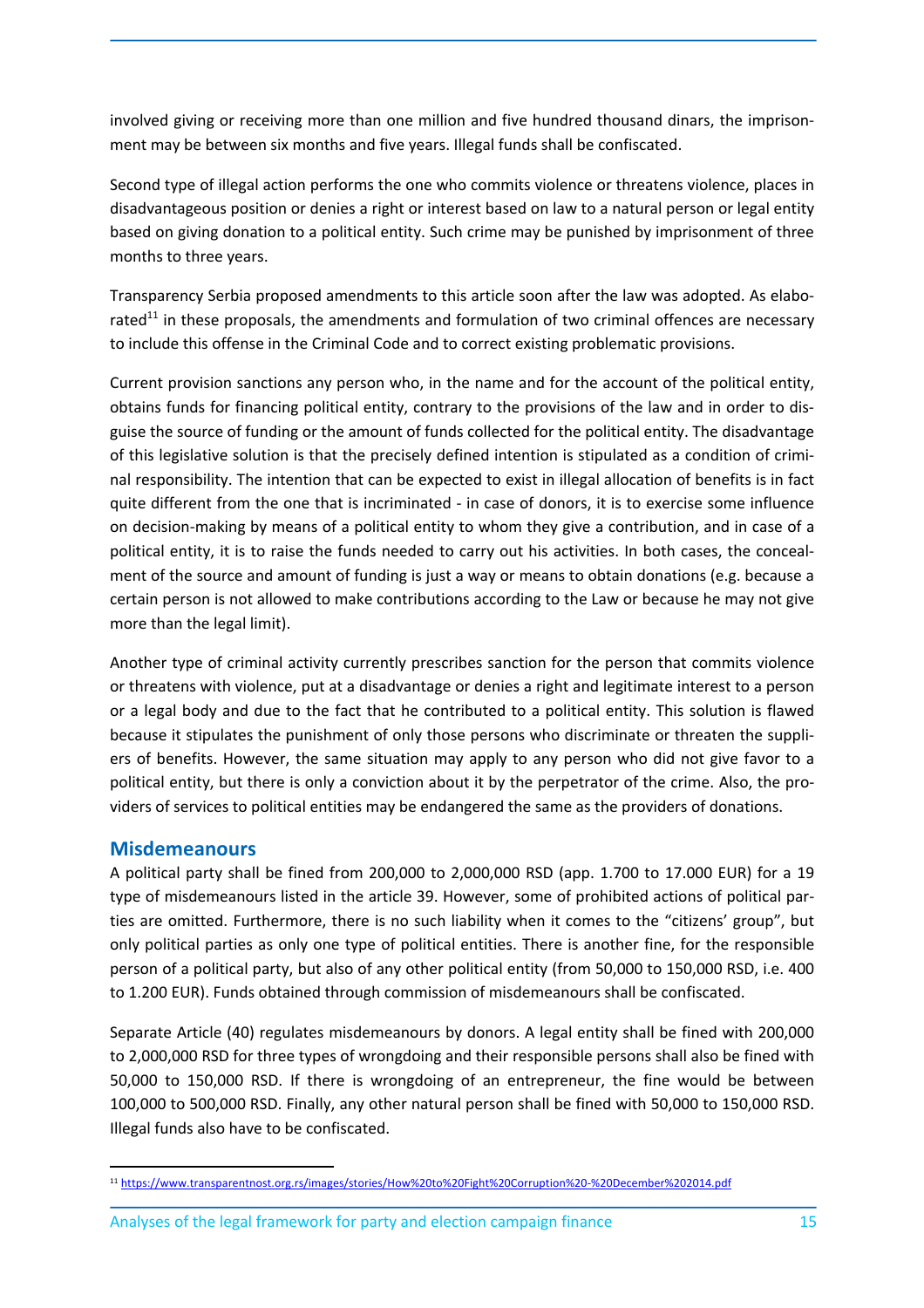Misdemeanours from this law have longer statute of limitation than the most of other petty offences. It is as much as five years, while the ordinary deadline is one year only.

#### **Loss of Budget Funds**

Additional penalty for the violation of this law is "**loss of right for public resources**" (LFPA, Article 42). Such measure should follow conviction for a criminal offence or misdemeanour. The political party will lose the right to funds from public sources dedicated for financing of the political entity in the amount that may not be less than the amount of funds acquired through commission of a criminal offence or misdemeanour, and not less than 10% of the amount of funds from public sources allocated for financing political entity operation for the coming calendar year.

The amount of funds is determined pro rata to pronounce punishment for criminal offence or misdemeanour, and decision is issued by the Agency.

While criminal or misdemeanour procedure is ongoing, budget funds may be temporary suspended, based on Agency's request. The suspension decision may be challenged before the Administrative court, which has to issue decision within the 30 days.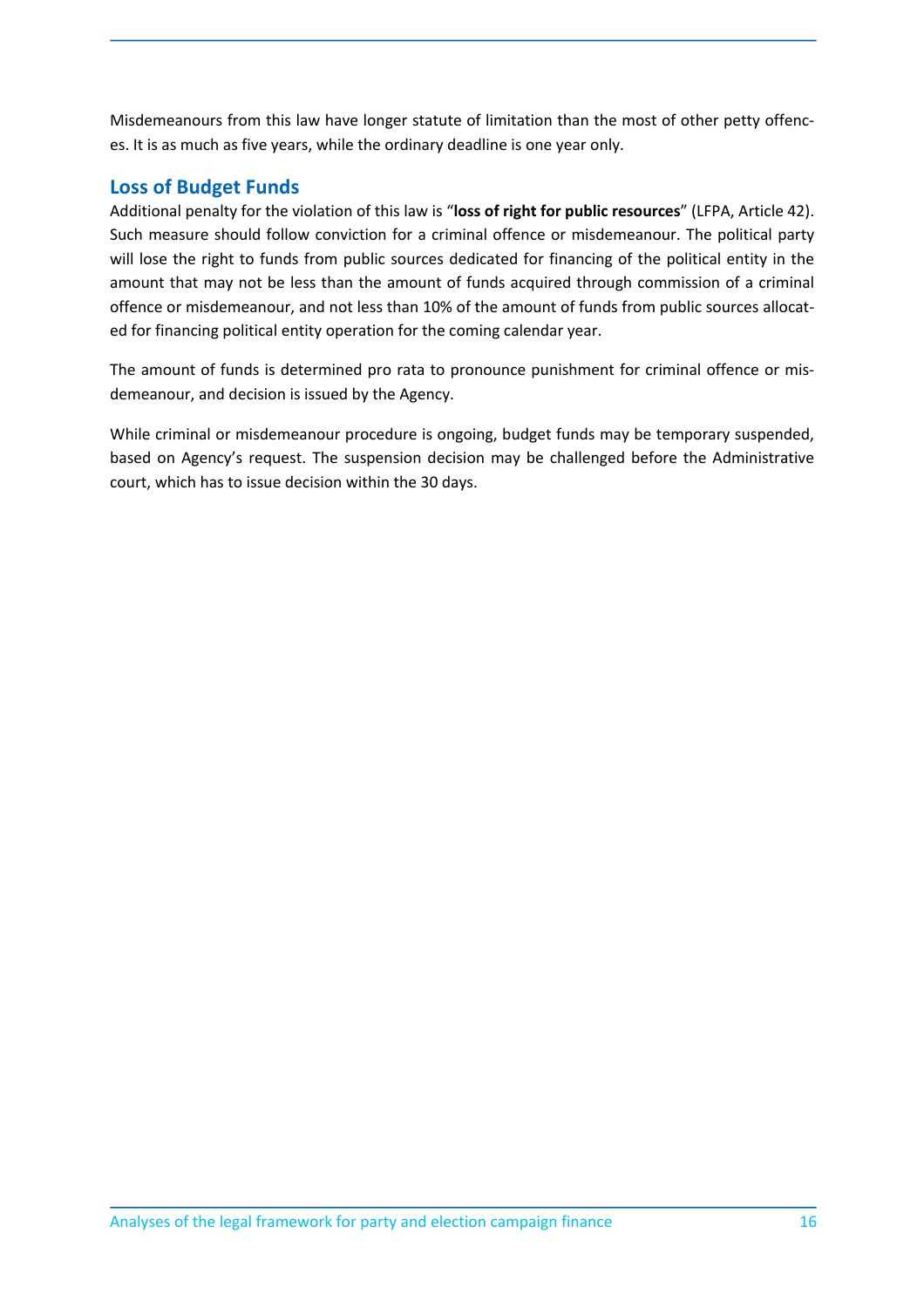Annex A: Transparency Serbia, Dialogue on elections in 2019 – priority recommendations not addressed in government proposals

# Election Campaign Finance

- 1. **Amendments to the Law on Financing of Political Activities**, in particular:
	- a. **Clearly defined duties of the Agency for ex officio control,** content and deadline of the report on control etc.
	- b. **Budget funds dedicated for campaign** should serve solely to provide more equal opportunities for presentation of electoral lists in fixed and equal amounts, and should be distributed in early phases of campaign;
	- c. **Information on campaign finance should be published during the campaign as well,** not just more than a month after, and all costs and loans should be paid back before reporting
	- d. **Rules are needed for distribution of costs of several simultaneous electoral campaigns (e.g. national and local)**
	- e. **More precise rules in many areas that would enable more effective control**  (free services, non-market prices etc)
	- f. **More precisely defined Criminal offence from article 38** , regulating additional misdemenours
- 2. **Amendments to the Law on Prevention on Corruption (article 50),** in a way that would limit official activities of public officials during the electoral campaign to the fulfilment of duties that cannot be postponed and where the presence of such public official is either mandatory by the law or necessary for international relations
- 3. **Introducing of more strict and precise rules on public authorities' and political party advertisement**
- 4. **Amendments to the Law on organization and powers of state bodies in suppression of organized crime, terrorism and corruption and Criminal Procedure Code,** in order to ensure involvement of anti-corruption prosecutorial units and using of special investigative techniques for criminal offences related to the illegal campaign financing
- 5. **Election of Oversight Board, in a way** that would enable selection of qualified and independent members, and not just any Government appointees
- 6. **Determination of eventual conflict of interest of the ACA director,** due to earlier connections with the political party
- 7. **Public call and enabling safe channels for reporting wrongdoing in the course of campaign (ACA, Prosecution, REM)**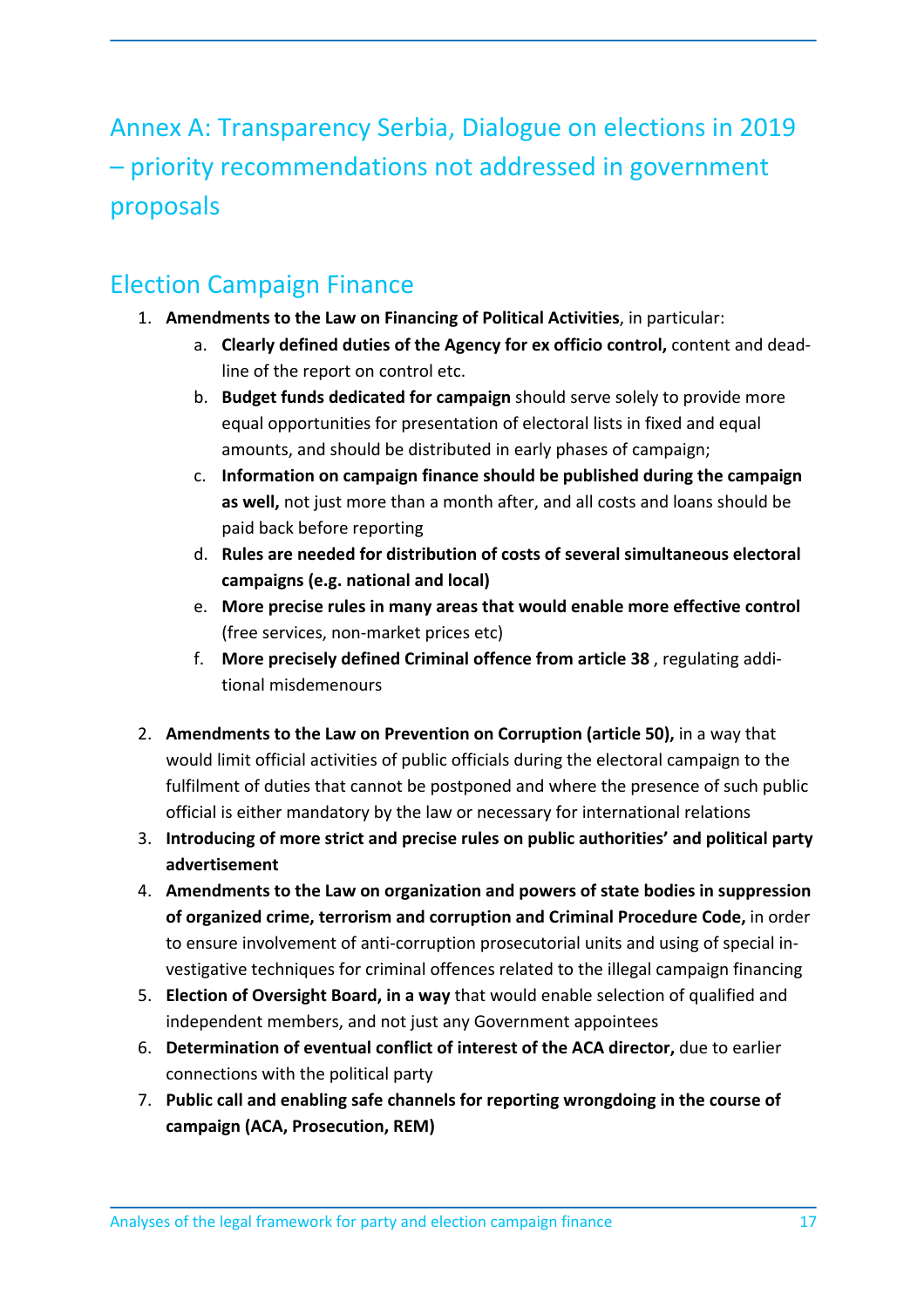### Media

- 1. **Presentation of election programs**  to make mandatory for media to report on whether election participant presented pre-electoral program and all and what is the content of that program
- 2. **Mandatory instructions of REM on reporting of public officials activities, in line with**  relevant international standards
- 3. **Monitoring of public officials campaigning by the ACA**
- 4. **Ban of broadcasting of whole party rellies on** TV stations
- 5. **Publishing of media price lists and payment conditions** for election advertisement
- 6. **Strict legal duties of REM in regards to the oversight of media during campaign**  (what has to be checked, deadlines, publishing of monitoring results on daily bases, 48 hours to resolve complaints etc)

# Electoral administration

- **1.** More precise rules on **when REC may cancel elections due to irregularities**
- **2. Publishing of all REC decisions**
- **3. Limiting the right of parties** that have member of permanent election committee on polling station **to appoint also member of additional member in non-permanent part of the committee**

### Voters rights

- **1. To establish REC role as a body to receive complaints of whistleblowers** and to conduct informative campaign about that
- 2. **To prevent vote buying**: Ban of any kind of evidence collecting about how the person voted, e.g. by taking and sharing picture of the ballot etc.)
- 3. **Public prosecution**:
	- a. Anti-corruption departments from Belgrade, Novi Sad, Nis and Kraljevo to provide safe channels for reporting of criminal offences
	- b. Republic prosecutor to organize campaign and to explain elections related criminal offences
- 4. **Criminal offence of bribery related to the voting** should be amended in accordance with Transparency Serbia proposal $^{12}$
- 5. **To limit activities on expense of the budget** before or during or immediately after campaign

<sup>&</sup>lt;sup>12</sup>http://www.transparentnost.org.rs/images/dokumenti\_uz\_vesti/TS\_prilog\_za\_okrugli\_sto\_zastita\_birackog\_prava\_sept\_2019.pdf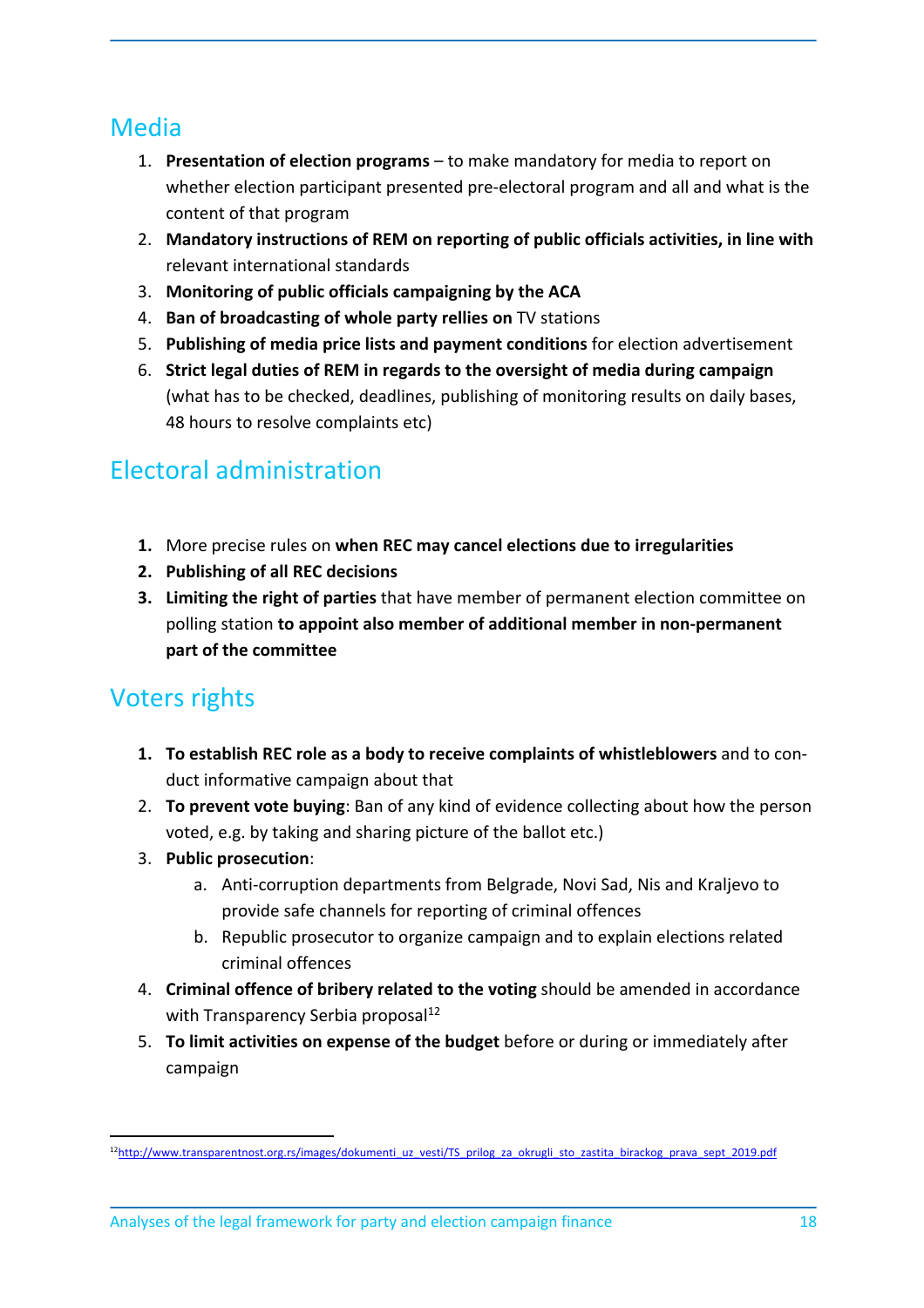- 6. To introduce duty to **publish information on using of official vehicles and telephone costs of public bodies.**
- 7. **To limit or clearly define:**
	- a. More than necessary collection of support signatures for the electoral list
	- b. Collection of "sure votes"
	- c. Providing of free services or gifts to the voters by election participants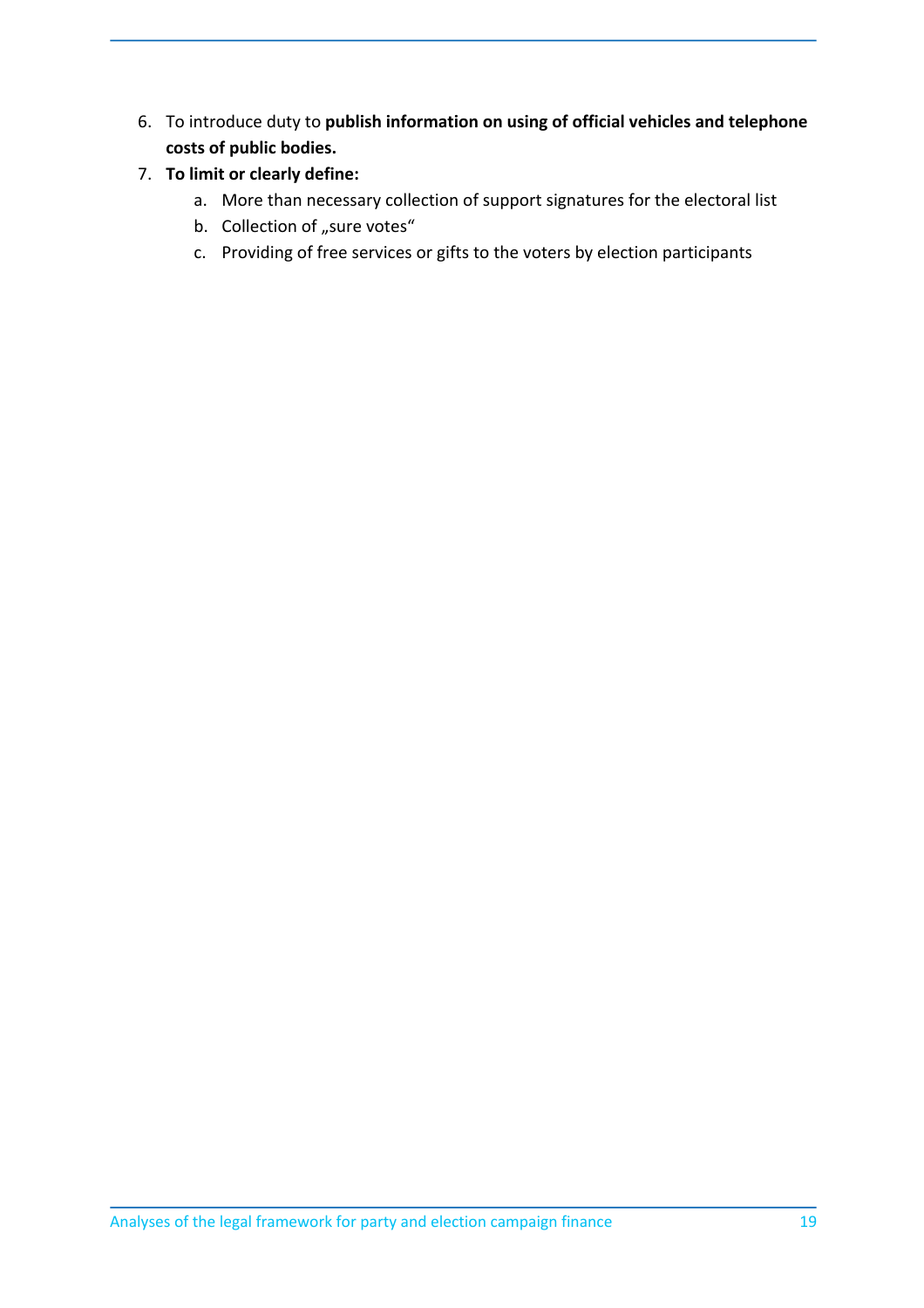# Annex B: Basic features of the Czech electoral code regarding the transparency of the political campaigns

We can also identify several features of electoral code in the Czech Republic which proved to have positive influence for campaign transparency.<sup>13</sup> Altogether the features build up robust framework ensuring basic accountability of political working in the Czech Republic. Some of the features therefore shall function as an inspiration for Serbian electoral code too.

#### **Limits on donations from individual beneficial/end donors.**

Each donor in the country can only donate up to cca. 120 000EUR a year to a party. Limits must go hand in hand with the "beneficial donor " rule. That means, the donor can not his/her companies or legal entities to donate more or further. And there must be specified banking account for donations only on the side of the parties – the banking account accessible by public on-line (so called transparent account). Other accounts for donations are restricted.

#### **Limits on costs-spending for the parties/political subject during the campaign.**

Officially and legally the campaign starts only after its being declared by the president of the country, the candidate lists has to be registered, 90 days prior the E-day. The costs of campaigns are therefore counted till the election day and are limited. In case of parliamentary election the costs of one campaign/one candidate subject is for example 3,6 million EUR (90 million CZK). Additionally, there is the ratio of cash payments (cash payment limit up to 5000CZK: 200EUR).

#### **Mandatory publishing identity of donors**

Three days **before** the election day the parties are due to publish an official list of donors for campaign, including in-kind donations. None other donations are then supposed to be used as campaign support in final reports.

#### **Transparent account**

For each election campaign by each candidate subject there has to be special public bank account set. This account has to be **accessible on-line** and all the costs of the campaign shall be paid from that. Other means of cost payment are restricted (excluding small cash payments). Example: https://ib.fio.cz/ib/transparent?a=2101724269

#### **Third persons mandatory registration**

Anyone who is interested in promotion of political subject during campaign must register themselves and accept limits for campaigning (lower than actual candidate/party), as well as a duty to have a transparent account for costs connected to campaign and thus become Registered third person – RTP. There can not be a political campaign in the public space during the pre-election period without registered person behind it. This rule is targeted to avoid hidden, negative campaigning and foreign influences, to set them illegal and avoid financial flood by application of limits to third party campaign.

<sup>&</sup>lt;sup>13</sup> Act on the political parties and Election Code (no.247/1995, no. 424/1991, no. 275/2012, Coll.).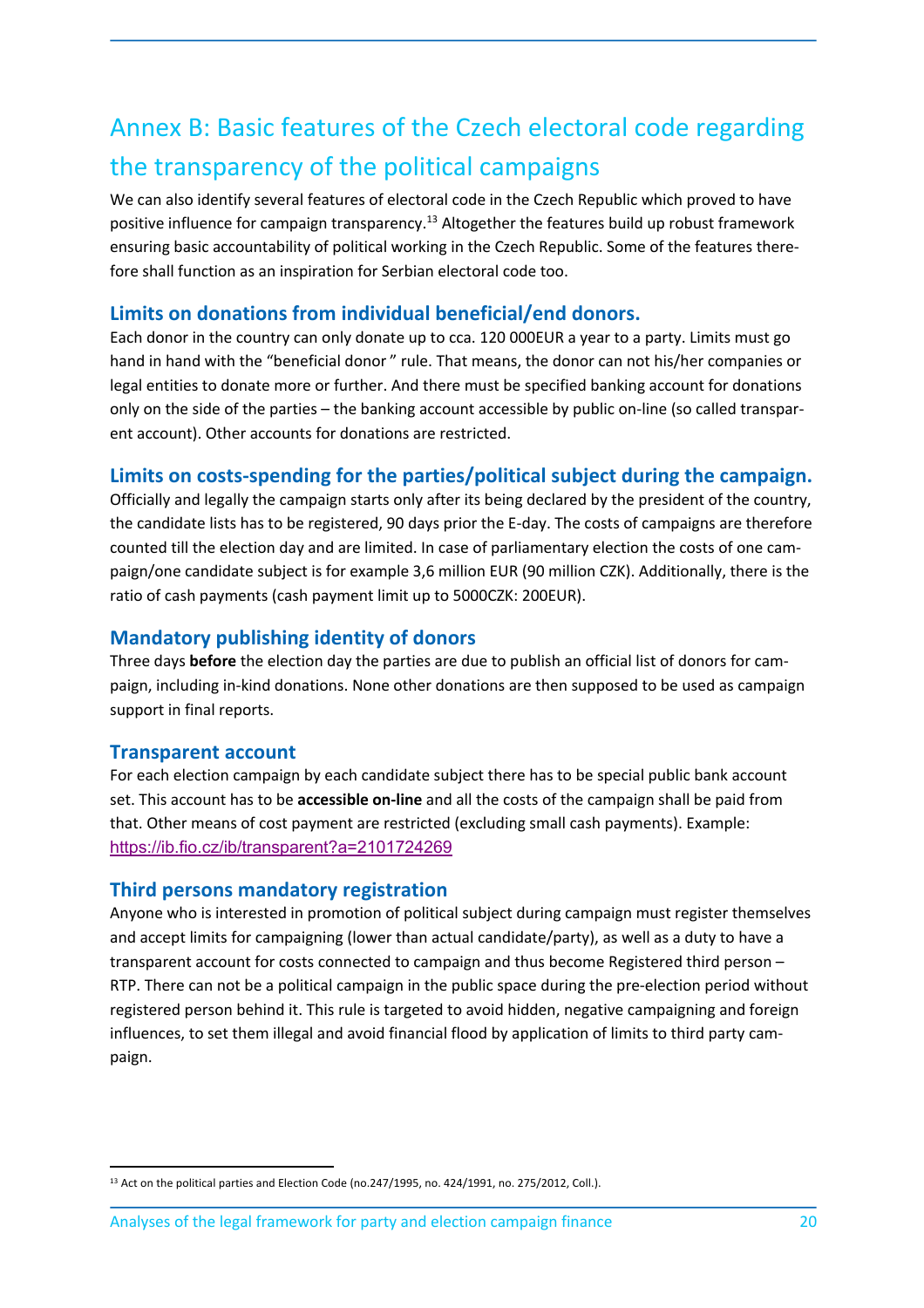#### **Financial campaign reports**

The financial campaign reports has to be published 90 days after campaign, then being audited by independent Office for the Supervision of the Finances of Political Parties and Movements, with set of punishment for breaching electoral code. Admittedly, 90 days is rather long limit and parties in the Czech Republic therefore tend to execute payments of their campaign costs long after the elections are over. Therefore the transparent accounts actually do not show all the costs during the campaign, all the payments are visible only 90 days after the election.

#### **Duty to mark: contracting authority and contractor**

Every piece of advertising must state who paid for it and who produced it. Without this strict rule there would be no chance to cross-check the actual ads with financial reports. Without it the reports and other features (third persons, transparent accounts) would lose their impact.

#### **Oversight bureau**

The competence of oversight over political finance and political campaigning is given to the Office for the Supervision of the Finances of Political Parties and Movements, which is an independent state body secluded from Election Commission. The Office has the authority to oversight the campaign, audit the financial reports (annual and campaign), initialize the misdemeanour proceedings etc. The members are appointed by different branches of legislative and executive powers of the Republic and endowed with equal powers.

MORE INFO:

For further reading we recommend the eBook "POLITICAL PARTIES AND POLITICAL CAMPAIGN RULES IN THE CZECH REPUBLIC," in pdf by Petr Vymětal.<sup>14</sup>

<sup>14</sup> https://www.transparency.cz/wp-content/uploads/Vymetal\_PoliticalFinancingCZ\_212FINAL.pdf